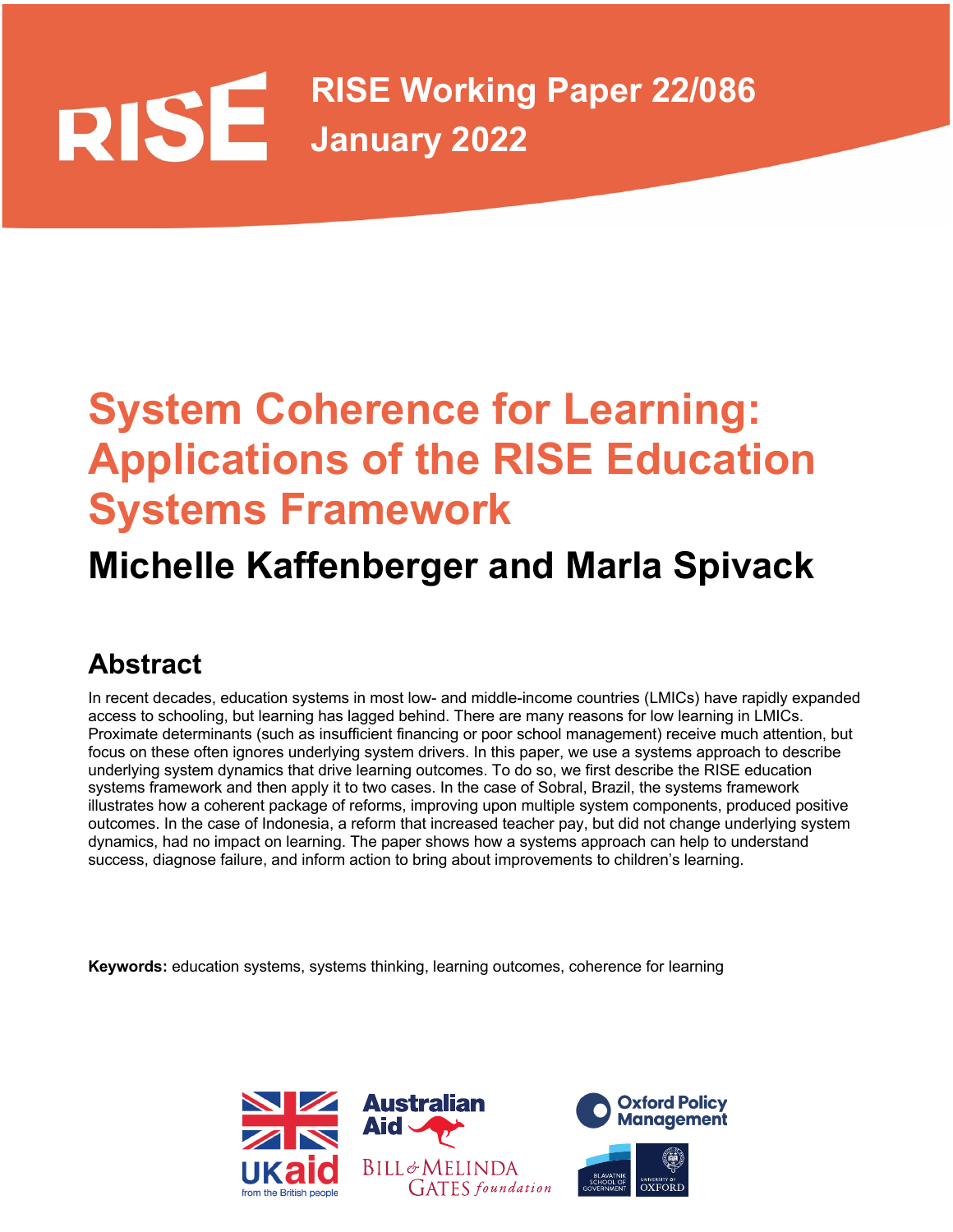#### **System Coherence for Learning: Applications of the RISE Education Systems Framework**

 Blavatnik School of Government, University of Oxford Michelle Kaffenberger [michelle.kaffenberger@bsg.ox.ac.uk](mailto:michelle.kaffenberger@bsg.ox.ac.uk) 

 Kennedy School of Government, Harvard University Marla Spivack [marla\\_spivack@hks.harvard.edu](mailto:marla_spivack@hks.harvard.edu) 

#### Acknowledgements:

 This is a draft book chapter. The final version will be available in *Systems Approaches in Education* edited by Moira Faul and Laura Savage, forthcoming 2022, Edward Elgar Publishing Ltd.

 This is one of a series of working papers from "RISE"—the large-scale education systems research Office (FCDO), the Australian Government's Department of Foreign Affairs and Trade (DFAT), and the Bill and Melinda Gates Foundation. The Programme is managed and implemented through a partnership between Oxford Policy Management and the Blavatnik School of Government at the University of Oxford. programme supported by funding from the United Kingdom's Foreign, Commonwealth and Development

#### Please cite this paper as:

 Kaffenberger, M. and Spivack, M. 2022. System Coherence for Learning: Applications of the RISE Education Systems Framework. RISE Working Paper Series. 22/086. [https://doi.org/10.35489/BSG-RISE-](https://doi.org/10.35489/BSG-RISE)WP\_2022/086

 Use and dissemination of this working paper is encouraged; however, reproduced copies may not be used for commercial purposes. Further usage is permitted under the terms of the Creative Commons License.

 The findings, interpretations, and conclusions expressed in RISE Working Papers are entirely those of the author(s) and do not necessarily represent those of the RISE Programme, our funders, or the authors' respective organisations. Copyright for RISE Working Papers remains with the author(s).

Research on Improving Systems of Education (RISE)

<www.riseprogramme.org> [information@riseprogramme.org](mailto:information@riseprogramme.org)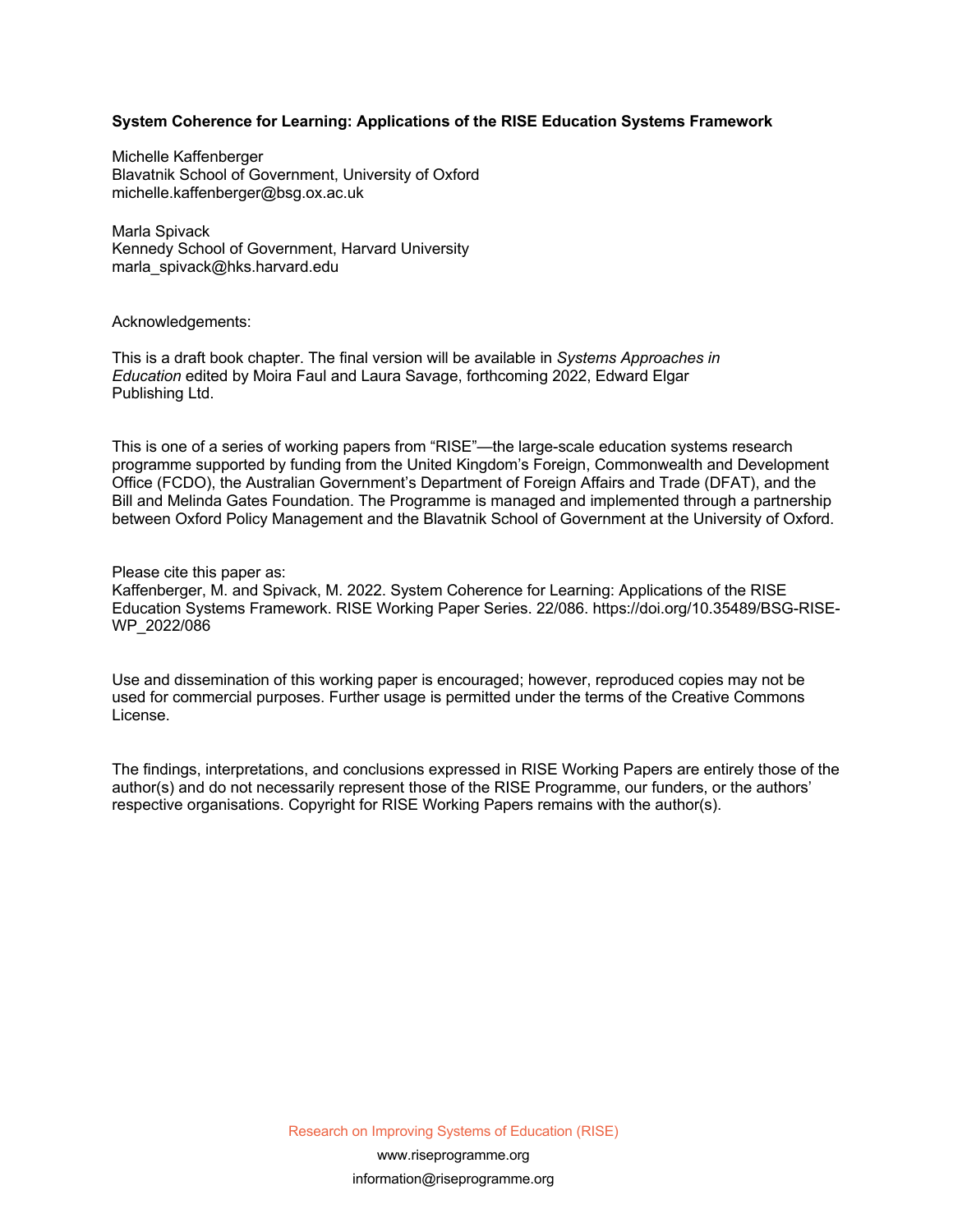#### **1. Introduction**

 succeeded in rapidly expanding access to schooling, so that today most children attend at least Bank, 2018; Angrist et al 2021; Beatty et al 2021; Le Nestour et al 2021). In recent decades, education systems in most low- and middle-income countries (LMICs) have some school. However, this expansion in schooling access has not produced commensurate improvements in learning outcomes. A global learning crisis is widely acknowledged (World

 The Research on Improving Systems of Education (RISE) Programme is a long-term, multi- country research programme applying systems thinking and analysis to understand why learning agenda is anchored around a framework that specifies the elements, relationships, and feedback loops in education systems, and the ways these interact to achieve or frustrate children's when their elements are coherent for learning objectives. is low and how education systems can shift to improve outcomes. The programme's research learning. The framework hypothesizes that low learning is the result of education systems that are primarily coherent for *schooling* rather than for *learning*, and that systems deliver learning

 (UNESCO, 2015); teaching and learning materials may be lacking (UNESCO, 2016); teachers poorly managed (Lemos et al 2021) and more. These challenges represent proximate asks what system dynamics produced these proximate determinants of low learning and seeks to understand their underlying causes. There are many potential drivers of low learning in LMICs. Financing may be inadequate may be in short supply or poorly prepared (Education Commission, 2019); schools may be determinants of the learning crisis, or the determinants most directly (whether temporally or mechanistically) associated with low learning (Pritchett, 2015). A systems thinking approach

 zero, to positive in different settings (Wößmann and West 2006). A recent report by the World Systems thinking can help diagnose the system dynamics that drive such varied outcomes. The effects of many proximate determinants of learning also vary widely across contexts (Pritchett, 2021). One study found that the effect of smaller class sizes varied from negative, to Bank compared effectiveness of different categories of learning interventions. Programmes in one category designated as a "good buy" (structured lesson plans with linked materials, teacher training, and monitoring) ranged from the least effective (i.e. a negative impact on learning outcomes) to the second most effective of all included interventions (World Bank, 2020).

The RISE education systems framework is a tool for understanding the underlying system dynamics that drive the level and efficacy of proximate determinants of learning and, ultimately, learning outcomes. It can be used to understand education system outcomes at different levels of schooling (e.g. primary, secondary) and different levels of the education system (e.g. municipal, state, national). The framework helps understand success, diagnose failure, and inform actions that, taking into account the interactions in a system, could bring about change. This chapter will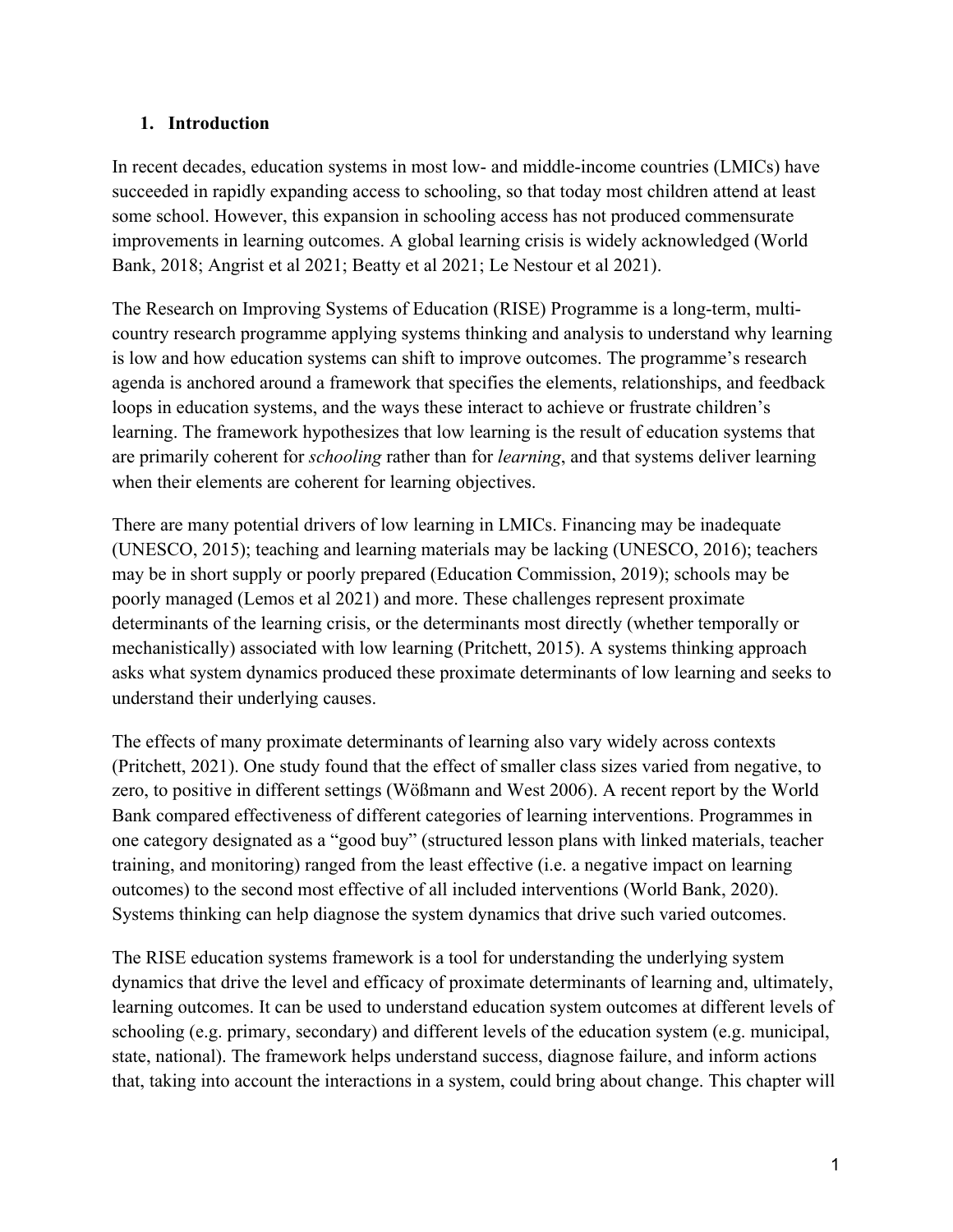to empirical examples of system coherence and incoherence for learning. describe the RISE education systems framework and provide two applications of the framework

### **2. The RISE Education Systems Framework**

 elements, actors, and relationships in an education system and the ways these interact to produce the system's outcomes (Pritchett, 2015).**<sup>1</sup>** The RISE education systems framework provides the scaffolding for considering the key

 The RISE framework is rooted in the conceptualization of service delivery systems presented in the 2004 World Development Report (WDR) "Delivering Services to the Poor." This report framed service delivery systems as a set of interconnected principal-agent relationships, referred to as an accountability triangle (World Bank, 2004). This conceptualization in turn was underpinned by the "strategic triangle" articulated in Moore's (1995) *Creating Public Value: Strategic Management in Government*. The RISE framework adapts the WDR accountability triangle to describe the education sector. It also draws on insights about how states build capability for implementation, which are introduced in *Building State Capability* (Andrews, Pritchett, and Woolcock, 2016).

## *Actors and relationships*

 Education systems are made up of many actors. The RISE framework summarizes these actors agent, to describe their interactions (Figure 1) (Pritchett, 2015; World Bank, 2004). In its accomplished and engages an agent to complete the task. For example, a ministry of education as: citizens (parents, children, communities); executive, legislative, and fiduciary authorities; education authorities and organizations; and frontline workers (school leaders, head teachers, teachers, etc.). It uses the paradigm of a relationship of accountability, with a principal and an simplest form, this frames the relationships in terms of a principal who wants a task wants children to be taught, so it engages teachers to teach children.

<sup>&</sup>lt;sup>1</sup> This section draws heavily on Pritchett (2015) and a summary of the framework provided in Spivack (2021).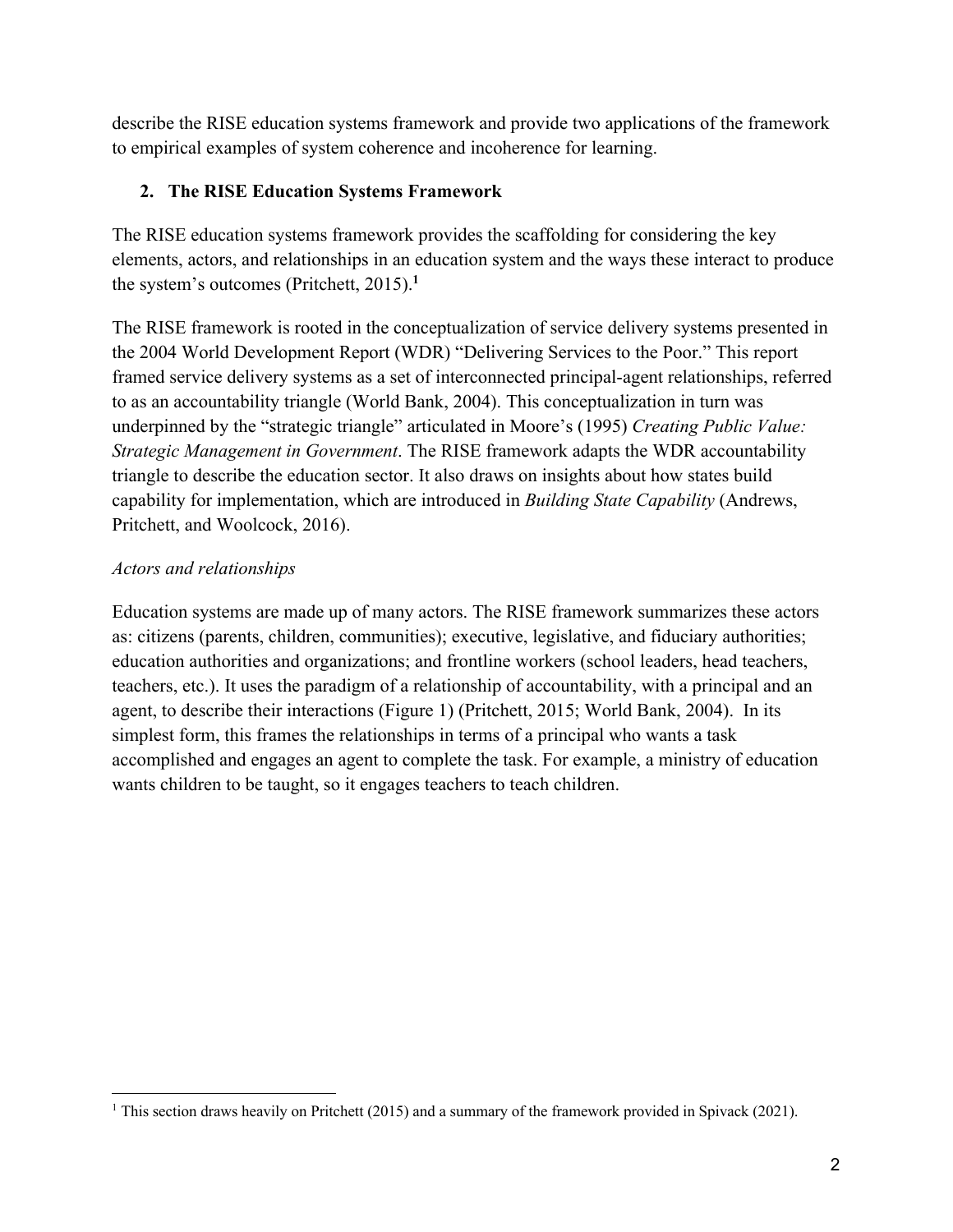

**Figure 1. Four accountability relationships in the education system** 

*Source: Spivack 2021, adapted from Pritchett 2015* 

 The RISE systems framework includes four key relationships of accountability between these actors (Figure 2) (Pritchett, 2015; World Bank 2004). First, the politics relationship is the relationship between citizens, who are the principal, and the highest executive, legislative and fiduciary authorities of the state (e.g. the president or prime minister's office, the parliament, and (Figure 2). the finance ministry), which are the agents. This represents the ways citizens express preferences to political actors, and, ideally, hold political actors accountable for their actions. Among citizens there may be groups or coalitions with varying degrees of influence in the politics relationship. For example the wealthy or privileged may have more influence than the poor or marginalized

Second, the compact relationship is the relationship between the highest executive, legislative and fiduciary authorities of the state, the principal, and education authorities and organizations, the agent. In this relationship, (non-education) authorities, such as the ministry of finance or legislature, interact with education actors such as the ministry of education, through actions such as determining budgets or delegating priorities.

 principal, and frontline workers, such as school leaders and teachers, who are the agents. Third, management is the relationship between education authorities and organizations, the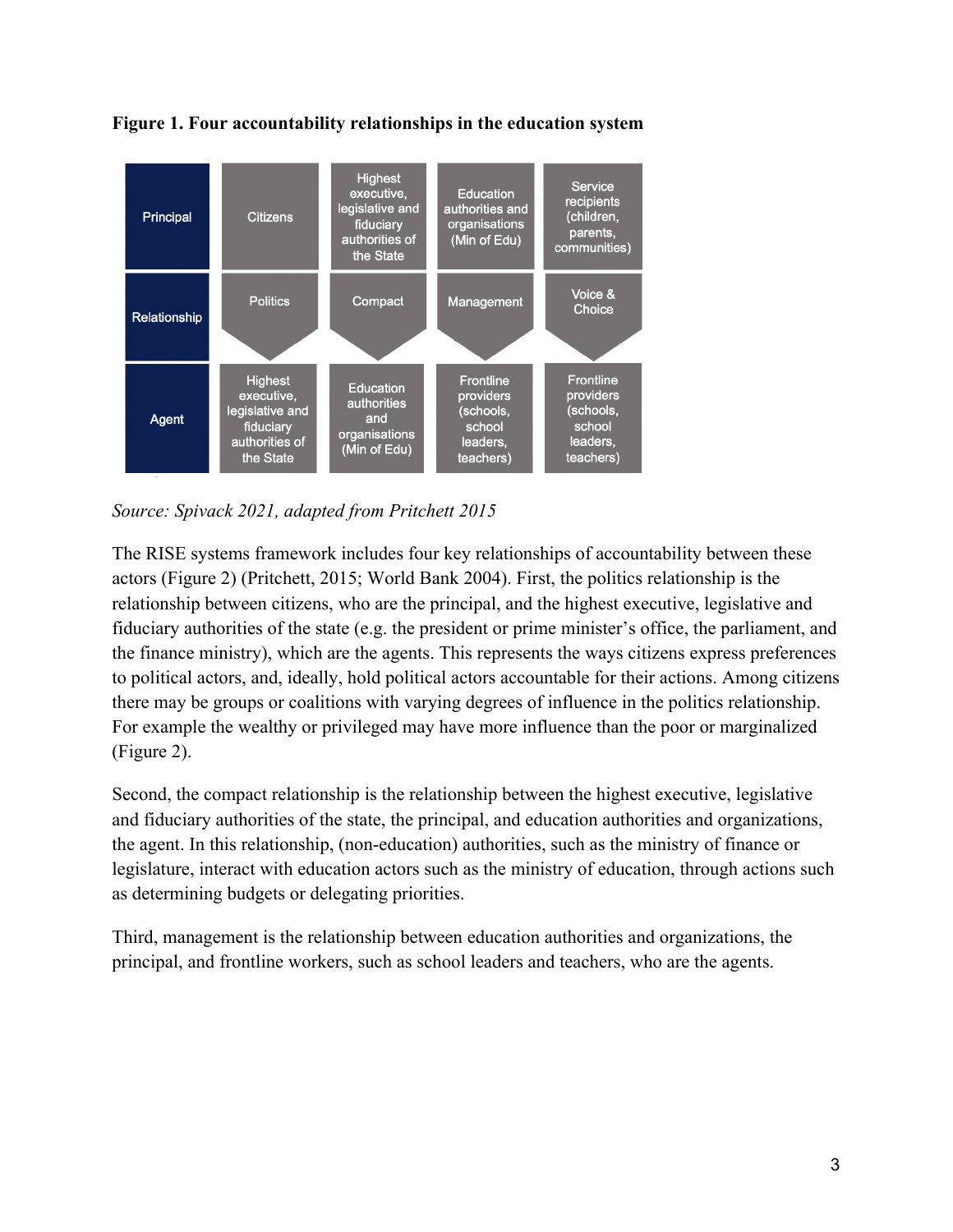Education authorities include all levels of the education bureaucracy, and the dynamics of this relationship vary based on factors such as level of (de)centralization.<sup>2</sup>

 children and communities, who are the principals, and the frontline workers that provide services, including school leaders and teachers, who are the agents. As part of this relationship Fourth, voice and choice is the relationship between recipients of services, including parents, frontline providers provide instructional services to children.







### *Design elements*

 elements that cut across each relationship and describe the interactions between the actors. These Actors in an education system interact in many ways. The RISE framework includes five design design elements describe the relationship between the principal and the agent in terms of what the principal asks the agent to do, and how the principal equips the agent to do it and monitors and incentivizes their performance (Pritchett, 2015).

 $2$  In many education systems the management relationship exists within a single organization – the ministry of education. This would be the case if all or most education functions fall under the remit of a single ministry. In other and each with their own set of frontline workers. For example, in some systems there are schools that fall under the authority of the ministry of education, and other schools that are managed by a religious authority. education systems the relationship is more complex, with multiple organizations in the "education authority" role,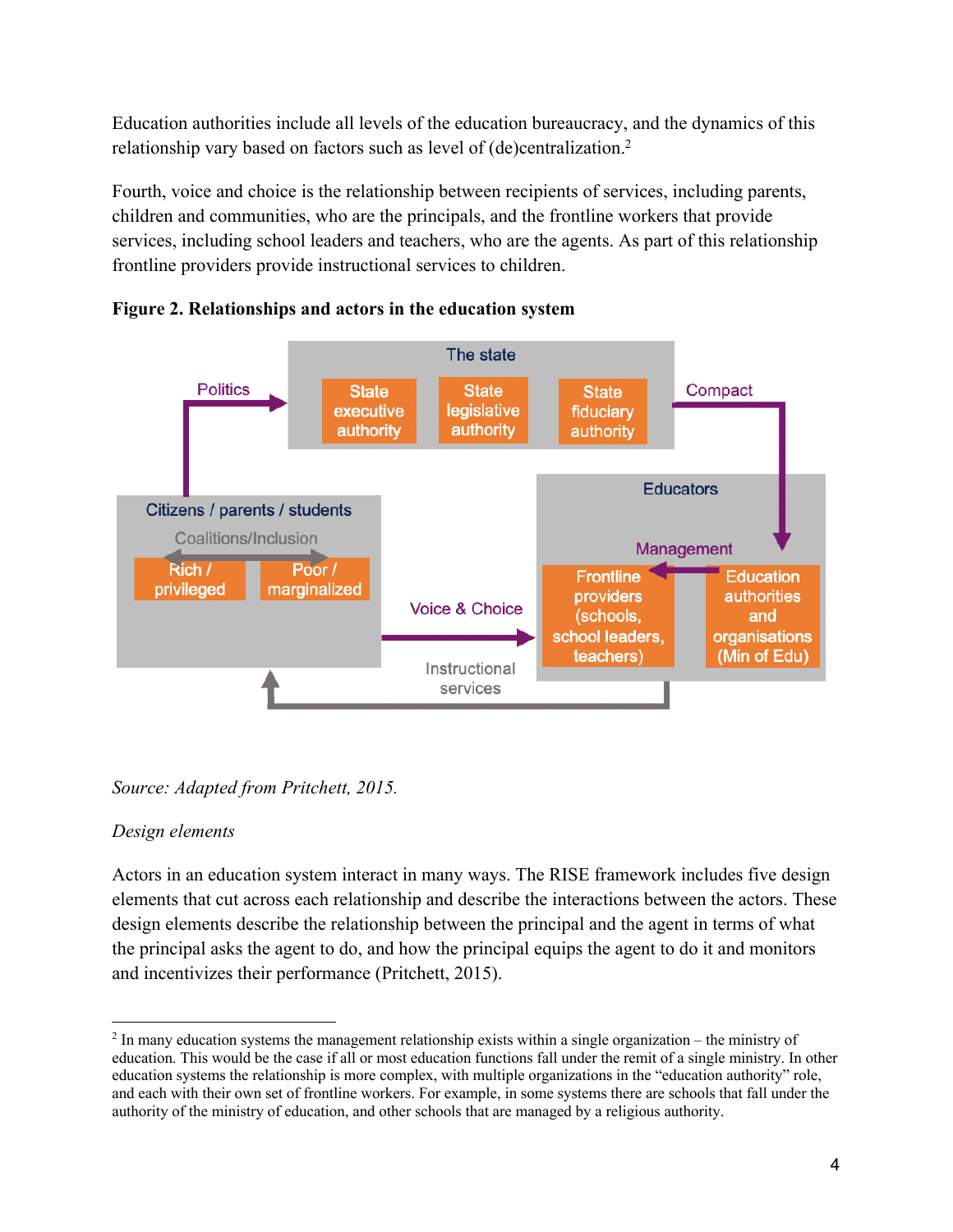The first design element is delegation, which is what the principal delegates to or expects the provides to the agent to complete the task (e.g. teacher training and instructional materials). Fifth is motivation, referring to how the principal motivates the agent, including the ways in which the agent's welfare is contingent on their performance. Motivation can be external (mediated by principal, i.e., salary) or internal (mediated by agent, i.e., job satisfaction). agent to do. Second is finance, referring to the resources the principal has allocated to the agent to achieve the assigned task. Third is the information the principal uses to assess the agent's performance. Fourth is support, which refers to the preparation and assistance that the principal

 Combining the four key relationships and five design elements produces a 5x4 matrix (Table 1) which represents the RISE systems framework, and facilitates analysis of the interactions between actors in the system and how these interactions produce system outcomes.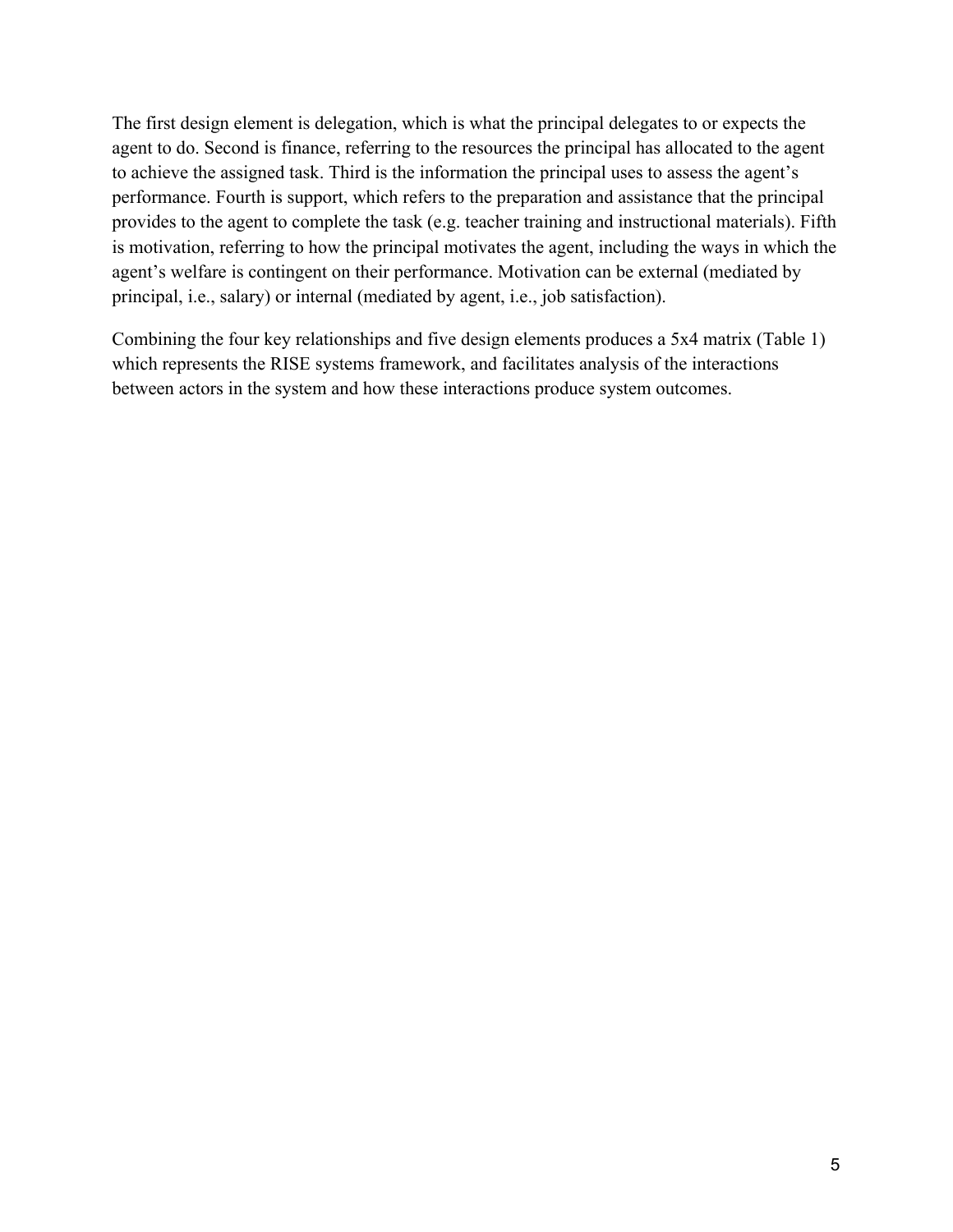#### **Table 1. The 5x4 Education Systems Framework (5 design elements and 4 relationships of accountability)**

|                                                                                                                                                                                | Principal-agent relationships                                                 |                                                                                                                                                                              |                                                                                                                              |                                                                                                                                                  |  |
|--------------------------------------------------------------------------------------------------------------------------------------------------------------------------------|-------------------------------------------------------------------------------|------------------------------------------------------------------------------------------------------------------------------------------------------------------------------|------------------------------------------------------------------------------------------------------------------------------|--------------------------------------------------------------------------------------------------------------------------------------------------|--|
| Five elements of each<br>relationship                                                                                                                                          | <b>Politics:</b><br>Citizens to the<br>highest<br>authorities of<br>the state | Compact:<br>Highest authorities<br>of the state to<br>education<br>authorities                                                                                               | <b>Management:</b><br>Education<br>authorities to<br>frontline<br>providers<br>(schools, school<br>leaders, and<br>teachers) | Voice & Choice:<br>Service recipients<br>(parents/children) to<br>frontline providers<br>(schools, school<br>leaders, teachers)                  |  |
| <b>Delegation:</b> What the<br>principal wants the agent<br>to do.                                                                                                             |                                                                               | Example 1. (a)<br>Executive authority<br>delegates learning<br>improvements                                                                                                  | Example 2.<br>(a) Education<br>ministry<br>launches new<br>foundational<br>skills learning<br>initiative                     | Example 2.<br>(b) Parents prefer and<br>pressure schools and<br>teachers to prioritize<br>preparation for high<br>stakes school leaving<br>exams |  |
| Finance: the resources<br>the principal has allocated<br>to the agent to achieve<br>assigned task.                                                                             |                                                                               |                                                                                                                                                                              |                                                                                                                              |                                                                                                                                                  |  |
| <b>Information:</b> how the<br>principal asses the agent's<br>performance                                                                                                      |                                                                               | Example 1. (b)<br>Despite delegating<br>learning<br>improvements,<br>Executive authority<br>only monitors<br>information on<br>enrollment rates<br>and teacher<br>attendance |                                                                                                                              |                                                                                                                                                  |  |
| Support: preparation and<br>assistance that the<br>principal provides to the<br>agent to complete the task.                                                                    |                                                                               |                                                                                                                                                                              |                                                                                                                              |                                                                                                                                                  |  |
| <b>Motivation:</b> How the<br>principal motivates the<br>agent, including the ways<br>in which agent's welfare<br>is contingent on their<br>performance against<br>objectives. |                                                                               |                                                                                                                                                                              |                                                                                                                              |                                                                                                                                                  |  |

*Source: Adapted from Pritchett, 2015, with examples from the authors.* 

Embedded in the RISE framework is the assumption that coherence across relationships of accountability and design elements matters for the outcomes a system produces (Pritchett, 2015).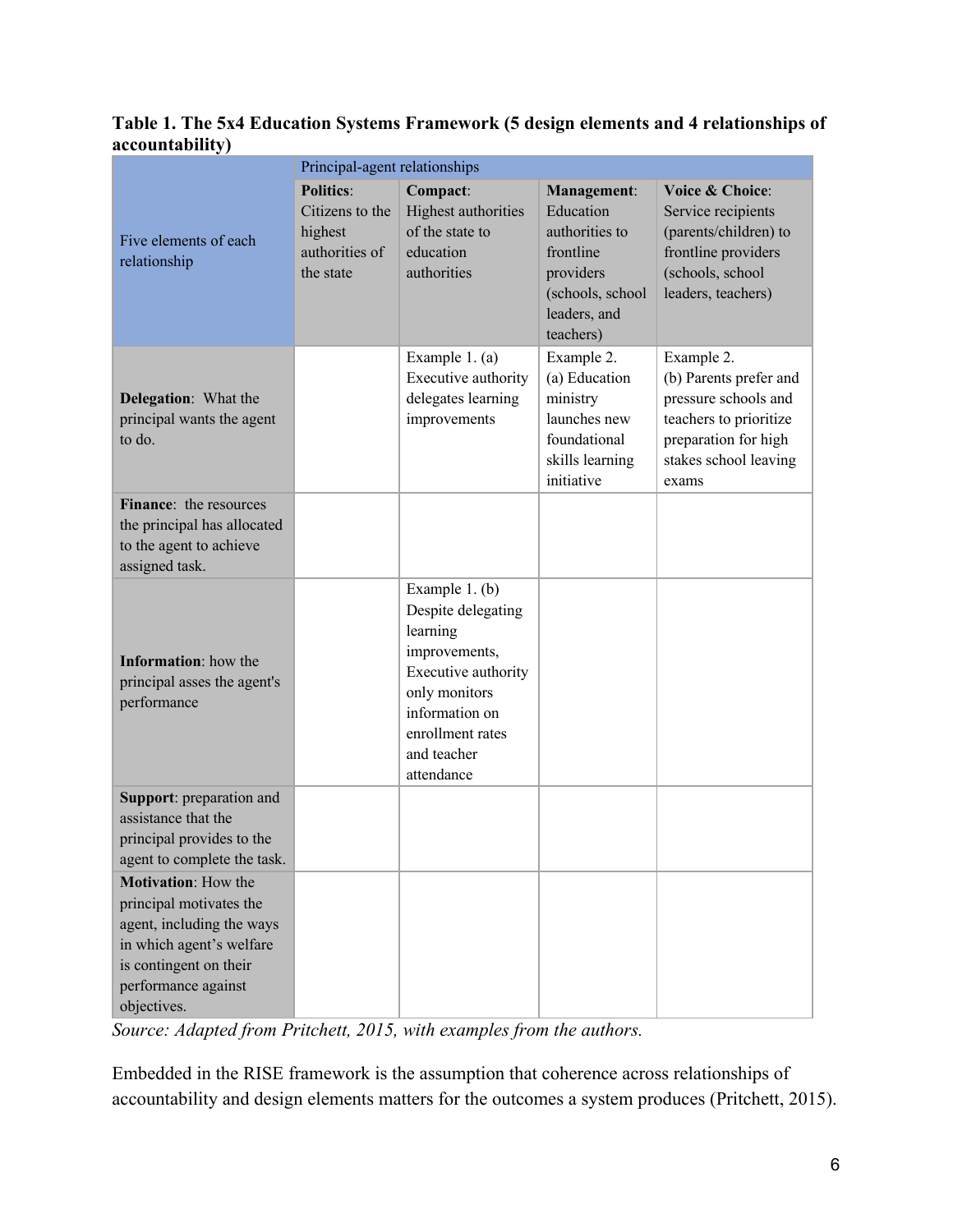To produce learning, the framework hypothesizes that relationships and design elements need to be at least somewhat aligned with learning objectives.

 Systems may be incoherent for learning in at least two ways. First, education systems can be identifying and selecting top performers for elite schooling, while leaving most children behind framework are largely aligned with each other but working towards a goal other than universal coherent for a goal other than learning. In recent decades, many education systems in LMICs have achieved rapid and large-scale increases in school grade attainment by making their systems coherent for schooling access (Pritchett, 2013). Some education systems are coherent for (Muralidharan and Singh, 2021). In these situations, the columns and rows of the RISE learning.

 Second, the relationships of accountability and design elements can be incoherent with each instruction. other. An education ministry may delegate to schools and teachers to improve learning outcomes, but not provide the training or support needed for teachers to improve their

instruction.<br>Incoherence can arise within a relationship (between design elements). For example, within a compact relationship, the executive authority may delegate learning improvements but only ask education authorities (i.e. ministry of education) for information on enrollment rates and teacher attendance (Example 1 in Table 1). In this case there is incoherence between what is delegated and the information used to evaluate the ministry's performance. This undermines the delegated objective as education ministry officials are likely to focus to what is being measured, rather than what is being rhetorically delegated.

 For example, the education ministry may launch a new initiative aimed at ensuring all children master foundational skills and delegate these priorities to teachers and schools. Parents, however, Incoherence can also arise within a design element (between the relationships of accountability). may prioritize their children passing a high-stakes exam, and pressure teachers to prioritize test preparation (Example 2 in Table 1).

 emphasize the role of coherence among relationships in driving system outcomes. Applying this framework to examine education systems can help identify incoherence that hinders progress. Of course, this is not the only framework for studying educations systems, and other useful frameworks are discussed elsewhere in this book. The contributions of the RISE framework are to provide a structure for inquiry into the systemic roots of low learning outcomes, and to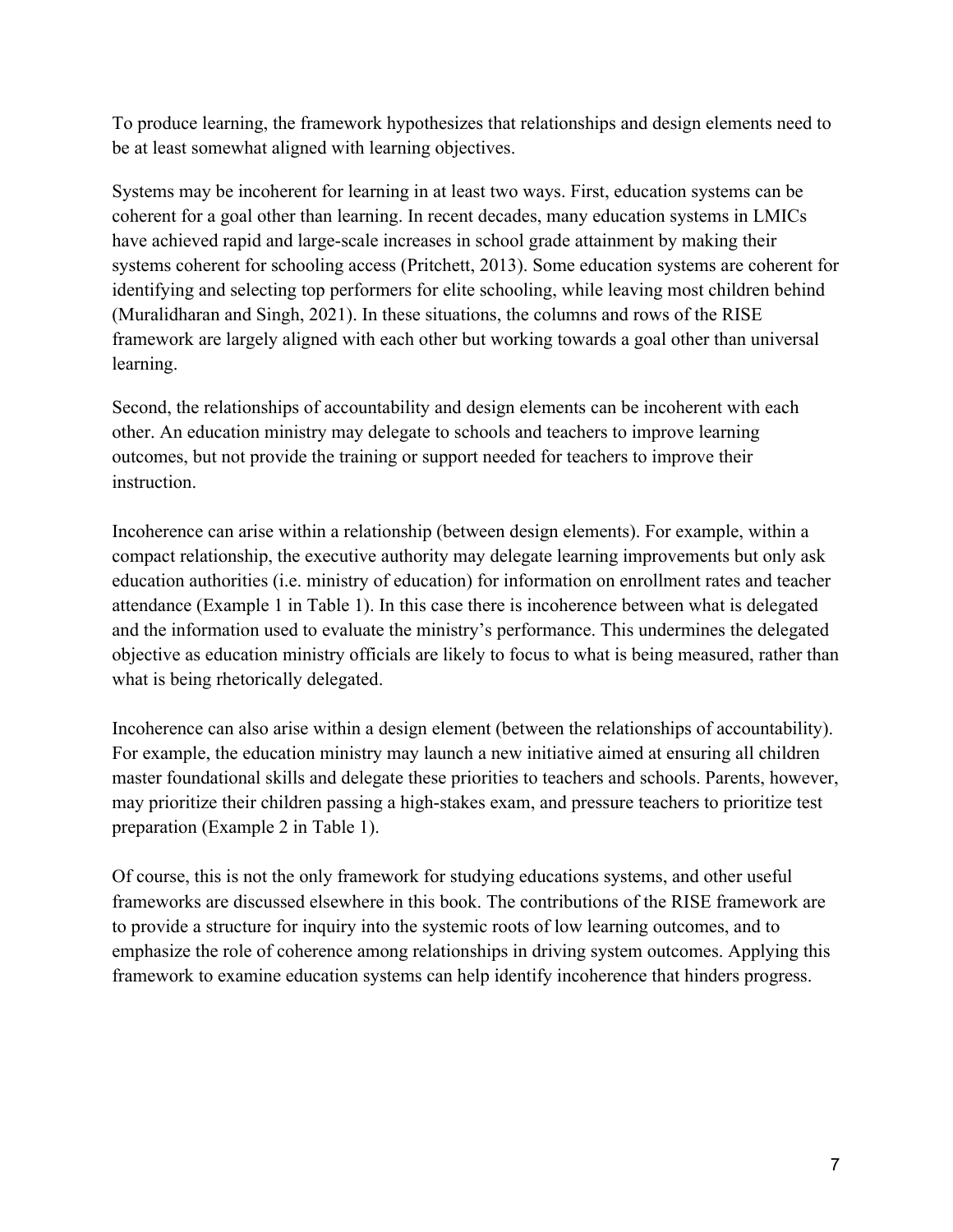#### **3. Delegation of learning goals and system alignment for learning through the lens of a systems framework: the Case of Sobral, Brazil**

 applied to better understand and analyze the sources and processes of such success. A small but growing body of evidence suggests that a key to achieving large improvements in learning is the clear delegation of explicit learning goals by leadership in an education system, which establish a common purpose and drive other elements of the system to align around the learning goals (Kaffenberger, 2021; London, 2020). The RISE systems framework can be

 This section analyzes, through the lens of the RISE framework, the experience of the information, motivation, support, and finance, to align around the goals.4 municipality of Sobral, Brazil, which achieved transformative improvements in learning outcomes in recent years.3 A theme in the Sobral experience is the commitment and dedication of municipal leadership to explicit learning goals, and the clear communication and delegation of those goals to the rest of the system. This established a common purpose and collective responsibility for achieving goals, and enabled many other elements of the system, including

In just 12 years, Sobral rose from being the  $1,366<sup>th</sup>$  ranked municipality in Brazil for learning outcomes to being the top performer in Brazil's national basic education assessment (Crouch, 2020). This is despite high levels of poverty: its scores in 2017 were 80 percent higher than would be expected for its level of education expenditure relative to other Brazilian municipalities.

A key driver of Sobral's learning gains was the clear delegation of explicit learning goals by Sobral's mayor (Loureiro and Cruz, 2020; Crouch, 2020) and subsequent collective commitment to the goals (McNaught and Tami, forthcoming). In 2000-2001, an independent learning assessment conducted by the municipality revealed that 40 percent of primary school students could not read (Loureiro and Cruz, 2020). In response to these findings and others, Sobral's mayor established seven education goals, the top two priorities of which were achieving universal literacy in the first two years of primary school, and remediating children in higher grades who could not yet read (Becskehazy and Louzano, 2019). These goals had a slogan, "Alphabetization (literacy) at the Right Age", and significant collective responsibility was fostered in support of the goals. In the context of the RISE systems framework, this represents delegation in the compact relationship, in which the executive authority (in this case, the municipality's mayor) delegated goals to the education actors in the system. The Secretariat of Education, i.e. the education authority in the municipality, then delegated and supported schools and teachers to achieve these goals through the management relationship.

 $3$  This section draws on case studies of the Sobral experience by Cruz and Loureiro (2020) and Crouch (2020).

<sup>&</sup>lt;sup>3</sup> This section draws on case studies of the Sobral experience by Cruz and Loureiro (2020) and Crouch (2020).  $4$  The example of Sobral also shows how the RISE framework can be applied at different levels of the system, including national, regional, or municipal.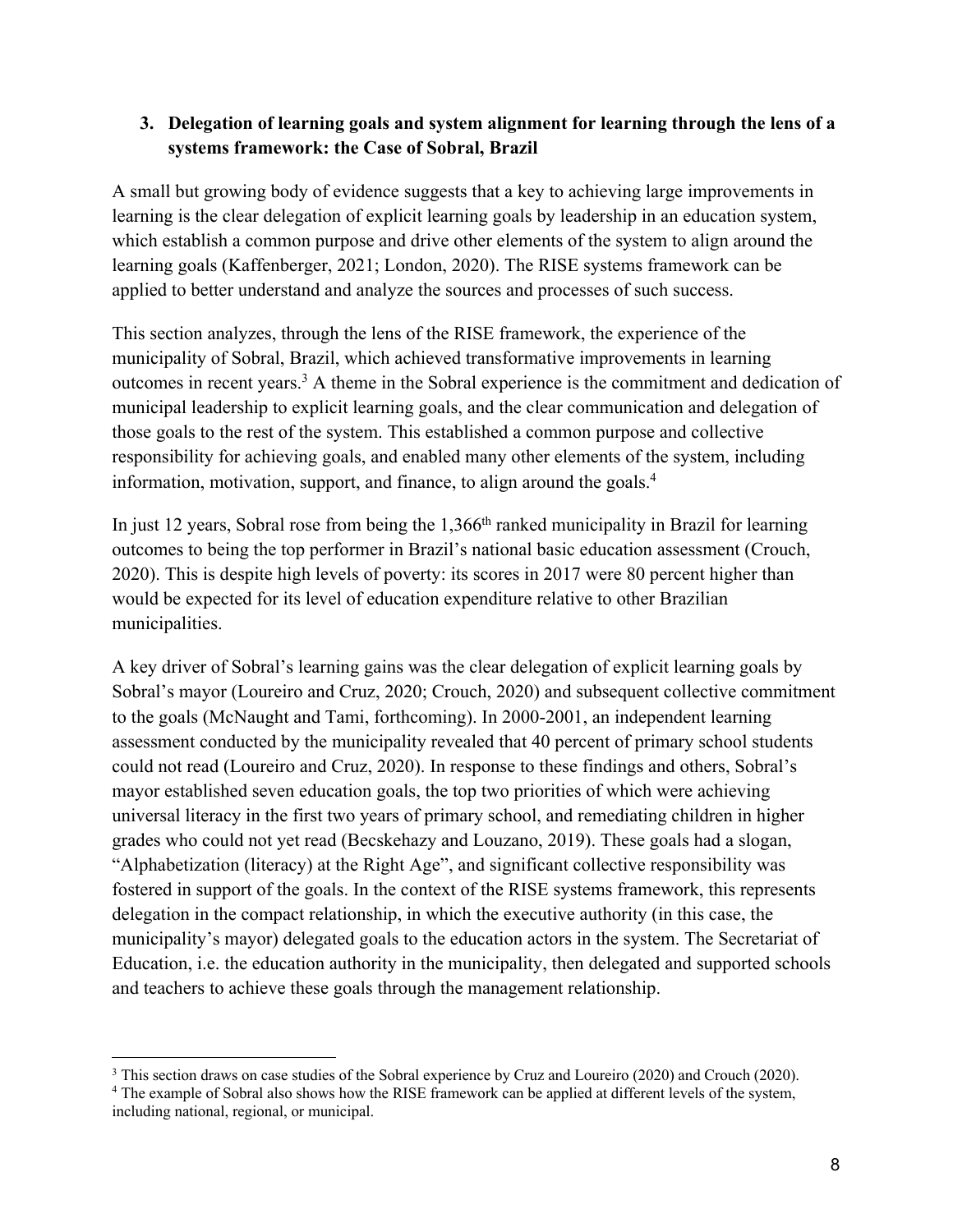autonomy (finance) (Table 2). This delegation led to a series of policies and reforms that were coherent with each other, and coherent with the delegated learning goals. According to Loureiro and Cruz (2020; p.13), Sobral's success was due to "its ability to converge the whole education system toward learning", with sustained political leadership an essential condition underlying the other efforts. The efforts involved reforms to curriculum, pedagogy, training, and professional development for teachers (support); new student assessments used for tracking progress and informing adjustments to classroom instruction (information); new incentives and recognition for teachers tied to performance on the learning goals (motivation); and increased funding and financial

To support teachers and schools in achieving the learning goals, the Secretariat of Education set clear, sequenced learning objectives, establishing expectations for students at each learning level and grade (Loureiro and Cruz, 2020; Crouch, 2020). A sequenced curriculum was then developed, along with structured teaching and learning materials and student assessments, all aligned with the learning objectives. Teachers participated in initial training on the curriculum, learning objectives, pedagogical practices, and materials to be used in the classroom, as well as subsequent monthly in-service training. Regular classroom observations from schools' pedagogical coordinators and from Secretariat staff provided regular feedback and tailored support for teachers. Secretariat staff visited schools monthly to provide support to coordinators and teachers (Loureiro and Cruz, 2020).

New sources of information were introduced into the system, to track and support progress on the delegated learning goals, with "information about learning outcomes extensively used to guide the education strategy at the municipal, school, and classroom levels" (Loureiro and Cruz, 2020, p.18). Learning assessments were conducted twice per year, with midterm results used to inform course-correction, and end-of-year results used to inform strategies for the following year. Use of information on learning was a priority of education leadership – the Secretariat dedicated one-third of their time and effort to student assessment, including designing, implementing, and analyzing assessment results, and using results to provide feedback and guidance on progress to schools (Loureiro and Cruz, 2020). In the classroom, continuous assessment was part of the new, structured pedagogical approach, and teachers were trained and supported to use these assessments to adjust their instruction (Crouch, 2020).

Teachers and other education actors were provided with new incentives to motivate focus on the delegated learning goals. Financial incentives were established for teachers, pedagogical coordinators, and school principals when schools achieved annual learning goals, and teachers could receive bonuses if their class performed well (Loureiro and Cruz, 2020). Non-monetary incentives were also provided, including special honors and public recognition events for highperforming teachers (Crouch, 2020).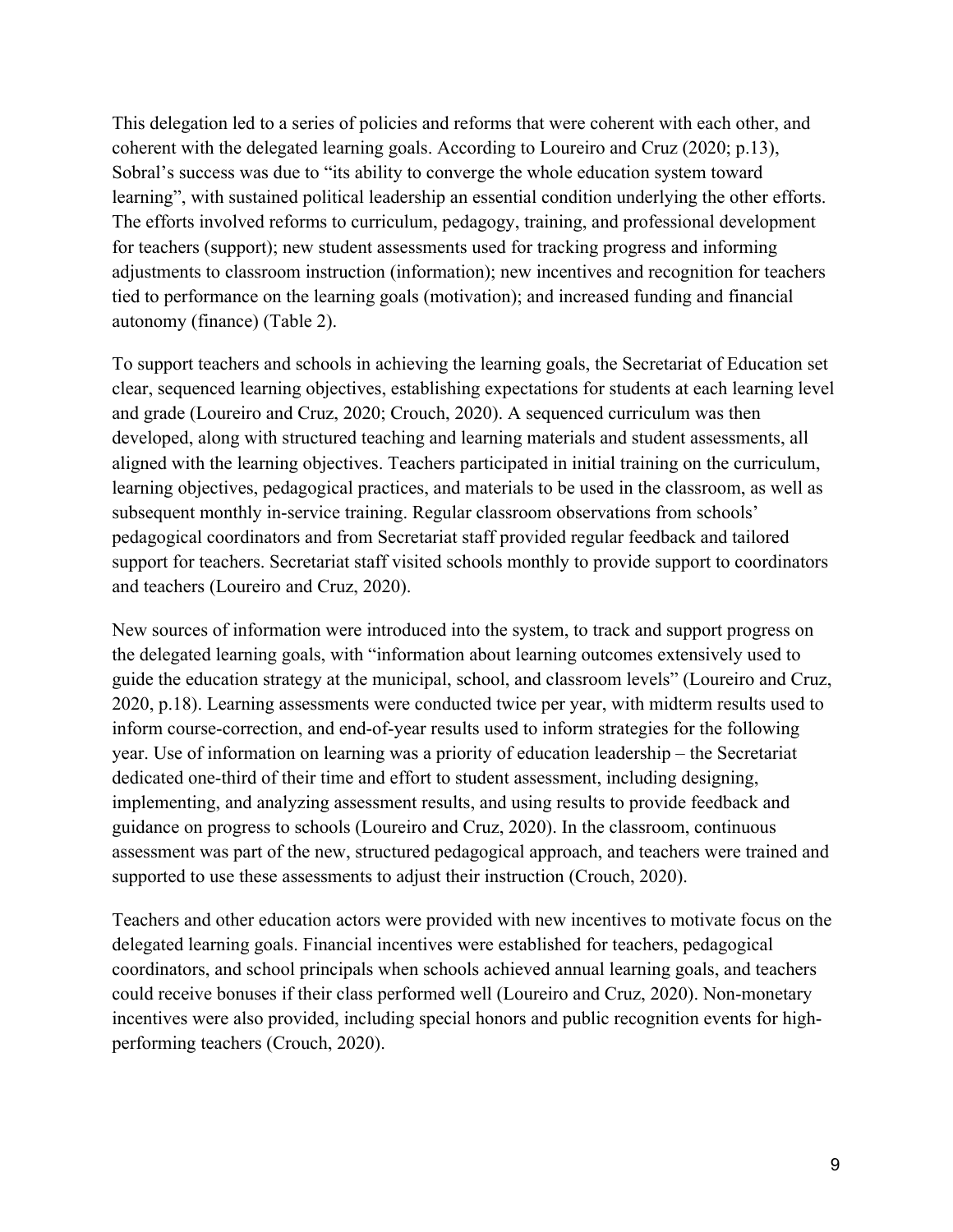Finance reforms also supported achievement of the learning goals. Around the same time as the reforms, the federal government in Brazil began pooling education resources from the federal, state, and municipal governments and redistributing them based on student enrollments, reducing inequality in education financing, and increasing per-pupil financing particularly in poor municipalities including Sobral (Loureiro and Cruz, 2020). Within the municipality, Sobral undertook a major transition from politically appointed school principals to meritocratically selected principals, chosen for their technical and pedagogical skills. With skilled leadership in place, Sobral then devolved financial autonomy to schools, with two main effects. First, schools had both more financial independence and more responsibility for achieving results through results-based accountability. Second, the role of the Secretariat was transformed from a primarily administrative role to a technical role including providing pedagogical and assessment support to schools (Loureiro and Cruz, 2020).

 While many education policies and projects aim to make changes in one cell of the RISE systems framework, such as increasing budget outlays (in the finance/compact cell) or implementing a teacher training program (in the support/management cell), the Sobral experience stands out for including a coherent set of reforms encompassing many cells of the framework. This integrated, system-wide approach, combined with political commitment to learning and the common purpose and collective responsibility for results at all levels of the system produced a system shift with large improvements in learning outcomes.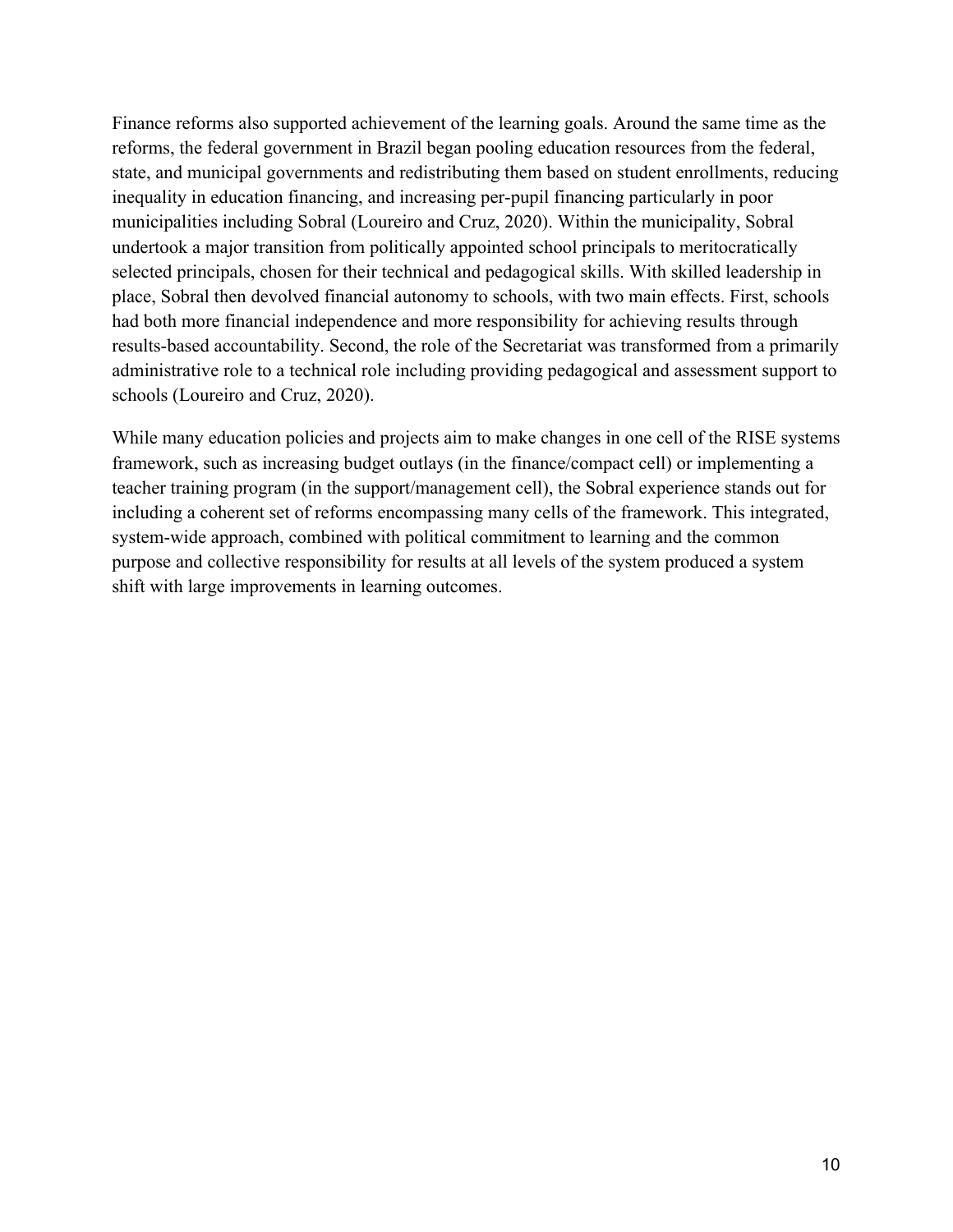## **Table 2. System reforms in Sobral, Brazil created coherence for learning across the compact and management relationships and all 5 design elements**

| Five design        | Principal-agent relationships of accountability                                                                                                                         |                                                                                                                                                                                                                     |                                                                                                                                                                                                                                                                                                                                                                                                                                 |                                                                                                                                                                                                                                                         |
|--------------------|-------------------------------------------------------------------------------------------------------------------------------------------------------------------------|---------------------------------------------------------------------------------------------------------------------------------------------------------------------------------------------------------------------|---------------------------------------------------------------------------------------------------------------------------------------------------------------------------------------------------------------------------------------------------------------------------------------------------------------------------------------------------------------------------------------------------------------------------------|---------------------------------------------------------------------------------------------------------------------------------------------------------------------------------------------------------------------------------------------------------|
| elements           | <b>Politics</b>                                                                                                                                                         | Compact                                                                                                                                                                                                             | <b>Management</b>                                                                                                                                                                                                                                                                                                                                                                                                               | Voice & Choice                                                                                                                                                                                                                                          |
| <b>Delegation</b>  |                                                                                                                                                                         | learning goals,<br>including universal<br>literacy in first two<br>years of primary, and<br>remediation for children<br>in older grades, with<br>• Slogan of<br>"Alphabetization<br>(literacy) at the Right<br>Age" | • Mayor delegates explicit • Secretariat of Education delegates<br>goals to schools and teachers and<br>brings other system elements in line<br>with the delegated goals                                                                                                                                                                                                                                                        | · Parents expressed initial<br>resistance to reform, but<br>regular dialogue from<br>the mayor and<br>Secretariat increased<br>support. Parents were<br>encouraged to reinforce<br>learning goals, ensure<br>their children attend<br>school, and more. |
| Finance            |                                                                                                                                                                         | · Federal education<br>funding increased for<br>poor municipalities,<br>including Sobral                                                                                                                            | • Financial autonomy devolved to<br>school level, giving more financial<br>independence and responsibility for<br>results                                                                                                                                                                                                                                                                                                       |                                                                                                                                                                                                                                                         |
| <b>Support</b>     |                                                                                                                                                                         |                                                                                                                                                                                                                     | • Teachers provided with sequenced<br>learning objectives, structured teaching<br>and learning materials, training and<br>professional development, and<br>ongoing feedback and support through<br>classroom observations, all aligned<br>with learning goals.                                                                                                                                                                  |                                                                                                                                                                                                                                                         |
| <b>Information</b> | · Information<br>on low<br>learning from<br>new<br>assessments<br>were shared<br>publicly by<br>the mayor to<br>increase<br>citizen buy-in<br>for improving<br>learning |                                                                                                                                                                                                                     | • Use of information on learning a top<br>priority for education leadership, with<br>1/3 of time and effort dedicated to this.<br>• Twice-yearly assessments used by<br>education leadership to measure<br>progress and inform course-correction<br>and strategy.<br>• Teachers supported to use continuous<br>assessment in classroom for regular<br>feedback on student progress and to<br>inform adjustments to instruction. |                                                                                                                                                                                                                                                         |
| <b>Motivation</b>  |                                                                                                                                                                         |                                                                                                                                                                                                                     | • Financial incentives for teachers, in-<br>school pedagogical coordinators, and<br>principals for achieving learning goals<br>· Public recognition events for high-<br>performing teachers                                                                                                                                                                                                                                     |                                                                                                                                                                                                                                                         |

*Source: Authors' analysis, drawing on Loureiro and Cruz, 2020 and Crouch, 2020.*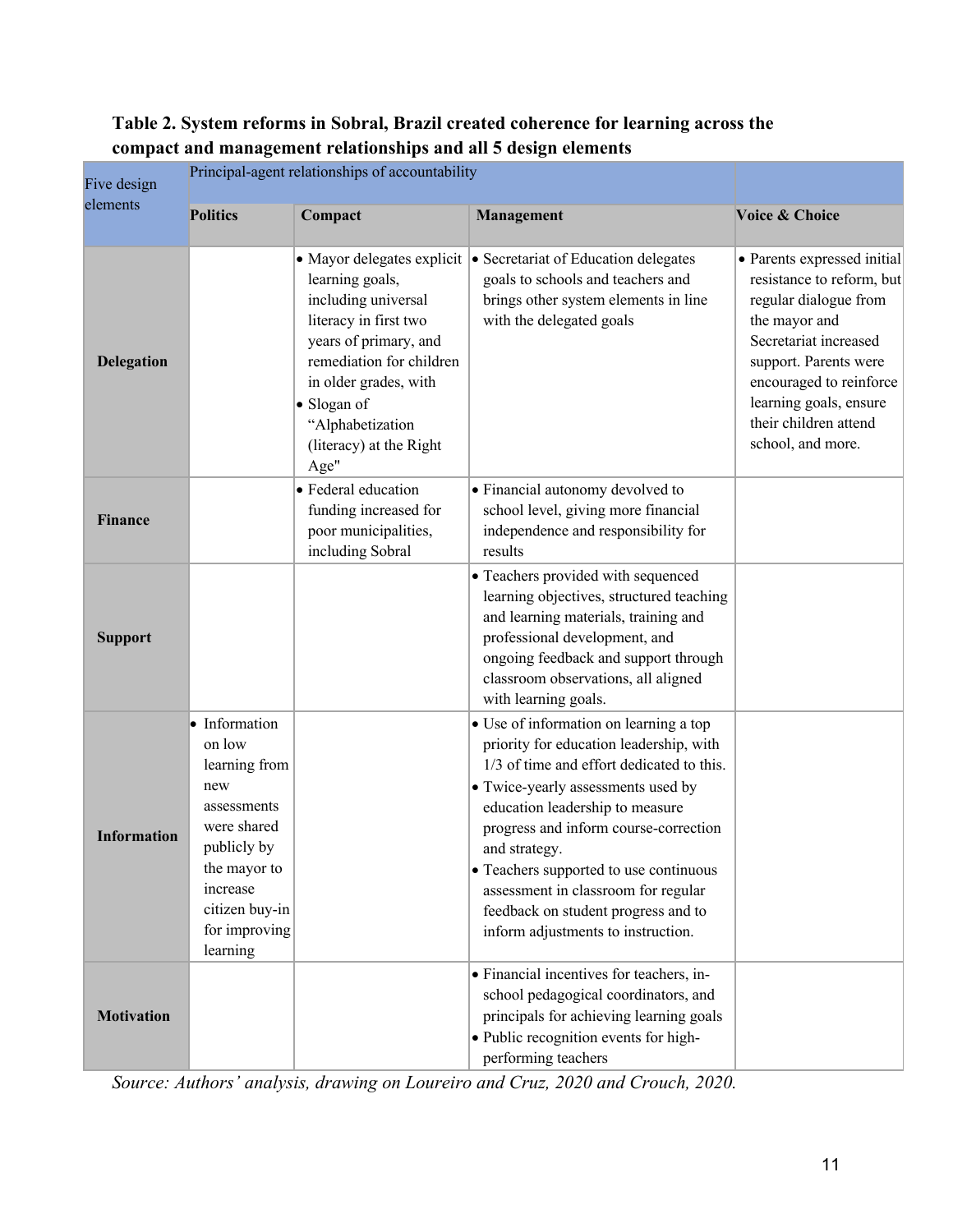#### **framework: the Case of Indonesia 4. Teacher career structures and compensation through the lens of a systems**

 The structure of teacher careers – how they are recruited, selected, retained, and motivated, and their professional norms – all bear critically on their performance and thus on their interactions framework and illustrates how the framework can help understand success and diagnose failure in reform efforts. with students. This section describes a teacher reform in Indonesia through the lens of the RISE

in reform efforts.<br>The structure of teacher recruitment in Indonesia originates in the rapid expansion of the Development Strategy (Haug et al 2020; World Bank 1990). The rapid expansion necessitated adequate preparation for the classroom (Huang et al, 2020). Indonesian schooling system in the late 1970s, as part of the Suharto government's National significant growth in the teacher workforce, which prioritized mass hiring to fill positions, with less emphasis given to ensuring recruitment of quality candidates and providing them with

 Beginning in the early 1990s, there was growing recognition among international advisors and argued that the income levels and professional status of teachers were key constraints to progress With these factors in mind, a consensus emerged among the various relevant ministries path forward (World Bank, 2013). education officials within the ministry of education that the system was failing to deliver adequate learning and that poor teaching was hindering outcomes (World Bank, 1989; World Bank, 2013). At the same time, teachers were among the most respected members of many communities and an important political constituency (World Bank, 2013). Teacher groups and that teachers needed both better pay and professional status on par with doctors and lawyers. (including Education, Finance, and Planning), political parties, legislature, and teachers groups, that a reform effort aimed at improving teachers' performance and rewards could be a viable

 A reform package with three main components was developed with the intent of overhauling the distribution of teachers, and increasing motivation and performance. First, it sought to improve knowledge plus a year of further training and assessment for teachers who failed certification (World Bank, 2013; Ree et al, 2016). Second, the reform sought to increase teacher motivation teacher career structure, "re-professionalizing" teachers, improving equity in the geographical teacher quality by increasing support to teachers with training and certification. As initially proposed, certification was meant to include an external evaluation of teacher's pedagogical by tying salary increases to the training and certification. Most civil service teachers would qualify for a 100% salary increase if they successfully completed the certification process.<sup>5</sup>

 $5$  Technically, the salary increases were only available to teachers with a four-year degree or a sufficiently high civil service rank to qualify, making the salary increase effectively available to all teachers (World Bank, 2013). service ranking. However, most teachers without a four-year degree were administratively given a high enough civil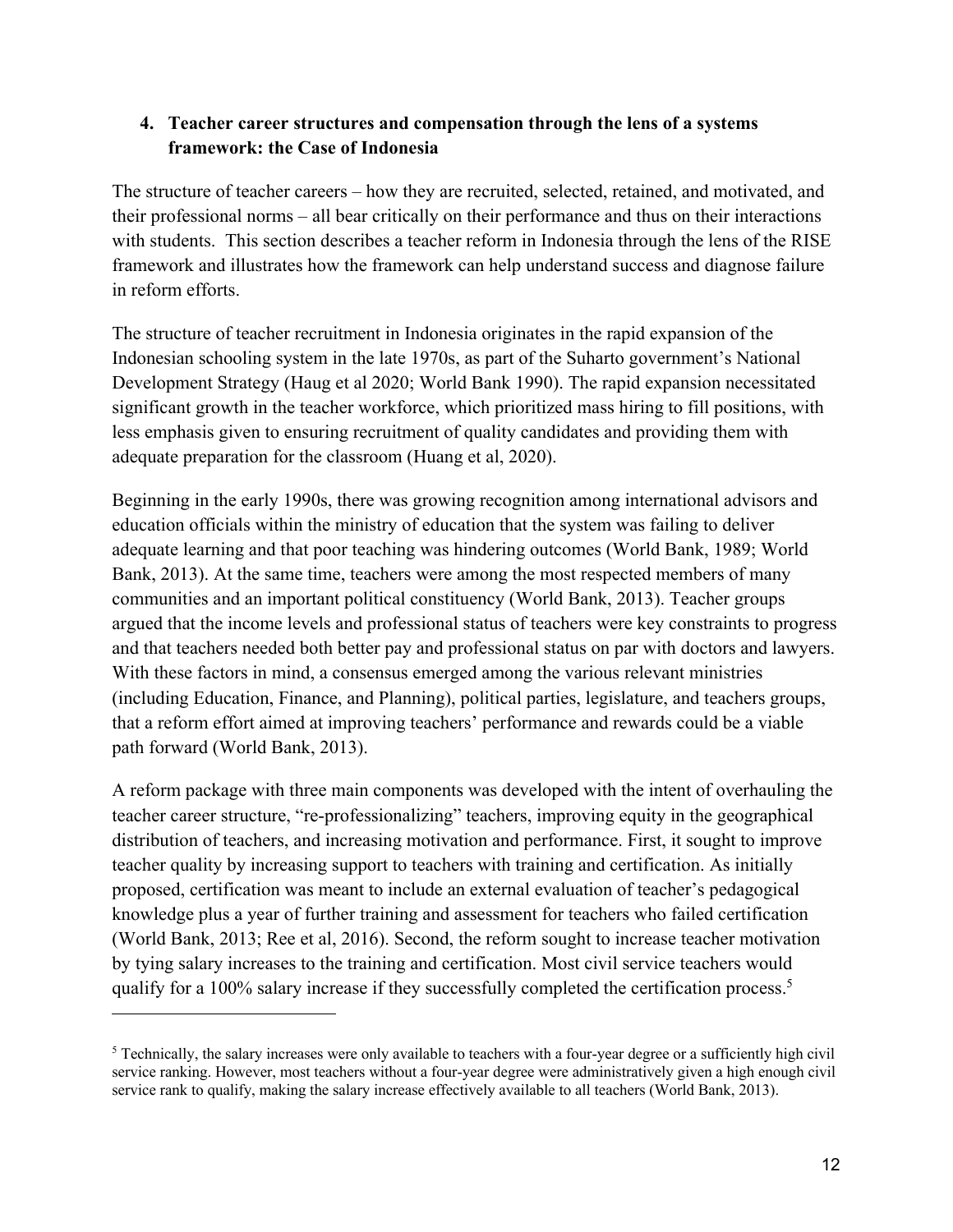Third, the reform provided bonuses for teachers who accepted posts in marginalized areas (World Bank, 2013).

The reform was deployed in the form of a new Teacher Law (referred to as the "2005 Teacher Law") adopted by the legislature and implemented by the Ministry of Education. It was primarily financed through a contemporaneous constitutional amendment mandating 20% of government spending go to education.

 Despite intentions, pressure from teachers' associations throughout the policy making and substantially from the initial design (World Bank, 2013; Ree et al, 2016). Teachers' groups certification process. External evaluations were replaced with a requirement to submit a portfolio of teaching materials for review (World Bank, 2013). In practice, portfolio reviews became largely pro-forma, with most teachers passing. Those who did not could complete a two-week course and take a test, which nearly all candidates passed to get certification (World Bank, 2013; Ree et al, 2016). As a result, the law effectively provided for a nearly universal doubling of civil servant teacher salaries, with limited or no requirements aimed at raising teacher qualifications implementation process diluted the reform, producing an enacted reform that differed successfully lobbied to eliminate funding for external teacher evaluations as part of the (Ree et al, 2016). Bonuses for working in marginalized areas were left in place.

 subject knowledge, nor on student learning outcomes (Ree, et al 2016). An evaluation of the reform found that despite achieving many of the intended intermediate effects the (teachers were more likely to have obtained certification, were happier with their jobs, and less likely to have a second job), the reform had no effect on teachers' attendance, their

 This case illustrates two points about coherence. First it illustrates incoherence that can emerge in delegation by citizens and by government authorities (i.e. incoherence within the delegation training) with goals of ultimately improving quality, was met with resistance from teachers' groups (part of the citizenry) who opposed the the motivation and support components and were row, between the politics column and the compact column). Effort from government officials for reforms to increase teacher pay and improve motivation and support (through certification and interested in only the pay increases.

 outcomes, because it was not paired with reforms to other system elements. It did not change what teachers were delegated, supported, monitored, or motivated to do. The final, watered down version of the certification requirement was so weak that subsequent evaluations found no Second, a change to just one element of the teacher career, finance, had limited effect on difference in the performance or knowledge between certified and uncertified teachers (World Bank 2013), and the universal salary increase did not change incentives or induce greater effort (Ree et al 2016).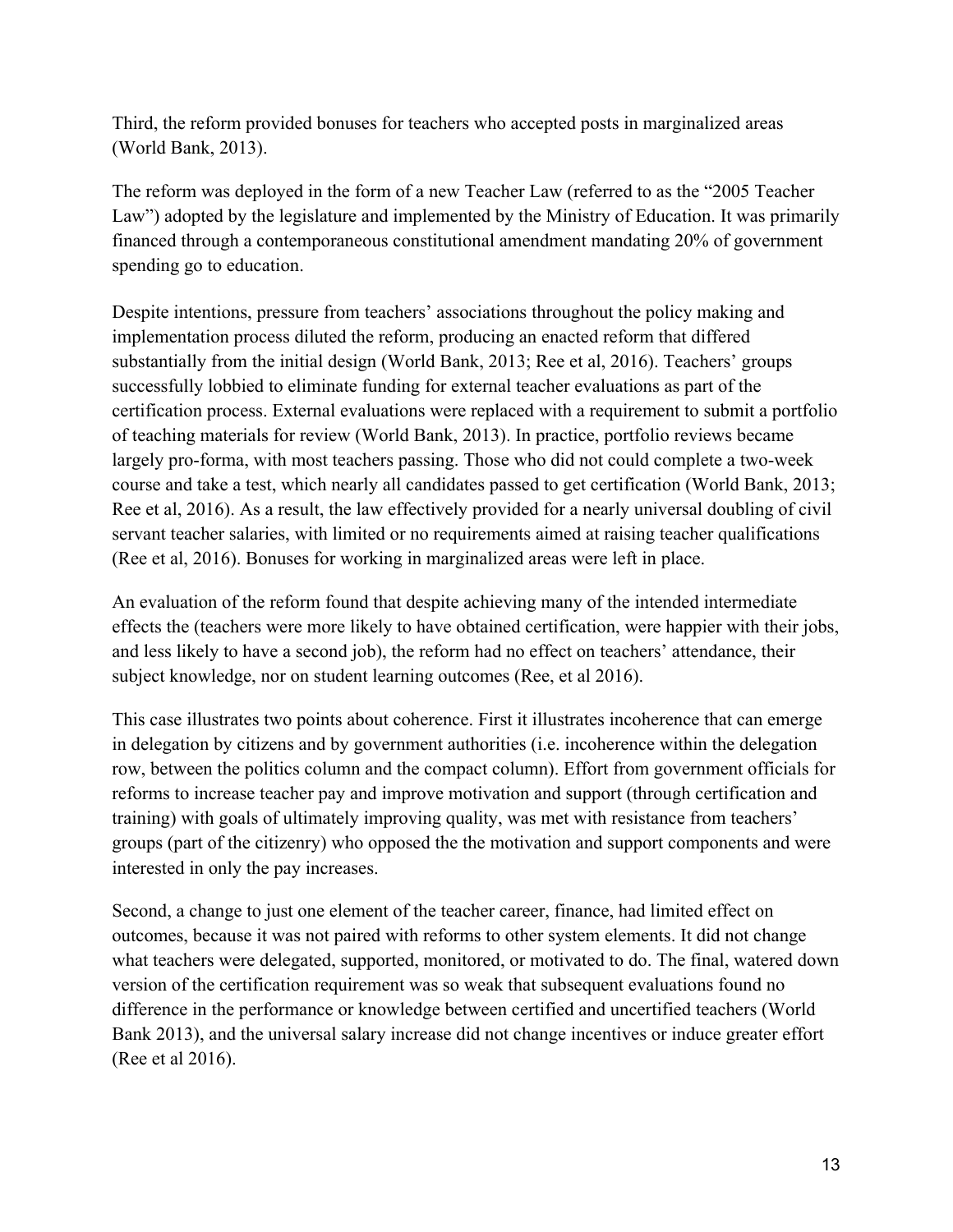### **Table 3. The 2005 Teacher Reform in Indonesia suffered from incoherence within the delegation row and within the management column**

| <b>Five design</b><br>elements | Principal-agent relationships of accountability                                                                                                                                                                                         |                                                                                                                                                                                                                                                                                    |                                                                                                                                                                                                                                                                                 |                   |  |  |  |
|--------------------------------|-----------------------------------------------------------------------------------------------------------------------------------------------------------------------------------------------------------------------------------------|------------------------------------------------------------------------------------------------------------------------------------------------------------------------------------------------------------------------------------------------------------------------------------|---------------------------------------------------------------------------------------------------------------------------------------------------------------------------------------------------------------------------------------------------------------------------------|-------------------|--|--|--|
|                                | <b>Politics</b>                                                                                                                                                                                                                         | Compact                                                                                                                                                                                                                                                                            | <b>Management</b>                                                                                                                                                                                                                                                               | Voice &<br>Choice |  |  |  |
| <b>Delegation</b>              | • Teachers' groups argue<br>that higher salaries and<br>professional status will<br>improve performance.<br>• Pressure from teachers'<br>groups to dilute aspects<br>of the law, in particular<br>the teacher certification<br>process. | · Intended reform: delegation<br>from legislative authorities to<br>adopt pay raises for certified<br>teachers to improve learning;<br>Enacted reform: legal<br>provisions on teacher<br>certification significantly<br>diluted producing a de facto<br>universal salary increase. | • Intended reform: Delegation of<br>quality improvement for teaching<br>through merit-based certification<br>process; Enacted reform: merit-<br>based components replaced with<br>superficial effectively universal<br>certification process                                    |                   |  |  |  |
| Finance                        |                                                                                                                                                                                                                                         | · Additional financial<br>resources needed for salary<br>increases financed by a<br>constitutional amendment<br>passed around the same time<br>mandating 20% of<br>government spending go to<br>education                                                                          | • Intended reform: Finance<br>provided to raise salaries for<br>teachers who pass external<br>evaluation for merit-based<br>certification; Enacted reform:<br>Finance provided to raise salaries<br>for teachers who submit a<br>portfolio and/or complete two-<br>week course. |                   |  |  |  |
| <b>Support</b>                 |                                                                                                                                                                                                                                         |                                                                                                                                                                                                                                                                                    | • Intended reform: comprehensive<br>support and training to teachers<br>who do not pass the certification<br>process; Enacted reform:<br>completion of a two weeks course<br>allows nearly automatic<br>certification                                                           |                   |  |  |  |
| <b>Information</b>             |                                                                                                                                                                                                                                         |                                                                                                                                                                                                                                                                                    | · Intended reform: rigorous<br>external evaluation to verify<br>quality of teacher pedagogical<br>knowledge; Enacted reform:<br>Teacher quality superficially<br>verified through portfolio review<br>or two-week course.                                                       |                   |  |  |  |
| <b>Motivation</b>              |                                                                                                                                                                                                                                         |                                                                                                                                                                                                                                                                                    | · Intended reform: salary increase<br>for teachers who pass rigorous<br>certification process; Enacted<br>reform: de facto nearly universal<br>salary increase, not contingent on<br>performance.                                                                               |                   |  |  |  |

*Source: Authors analysis, drawing on World Bank 2013 and de Ree et al 2016.*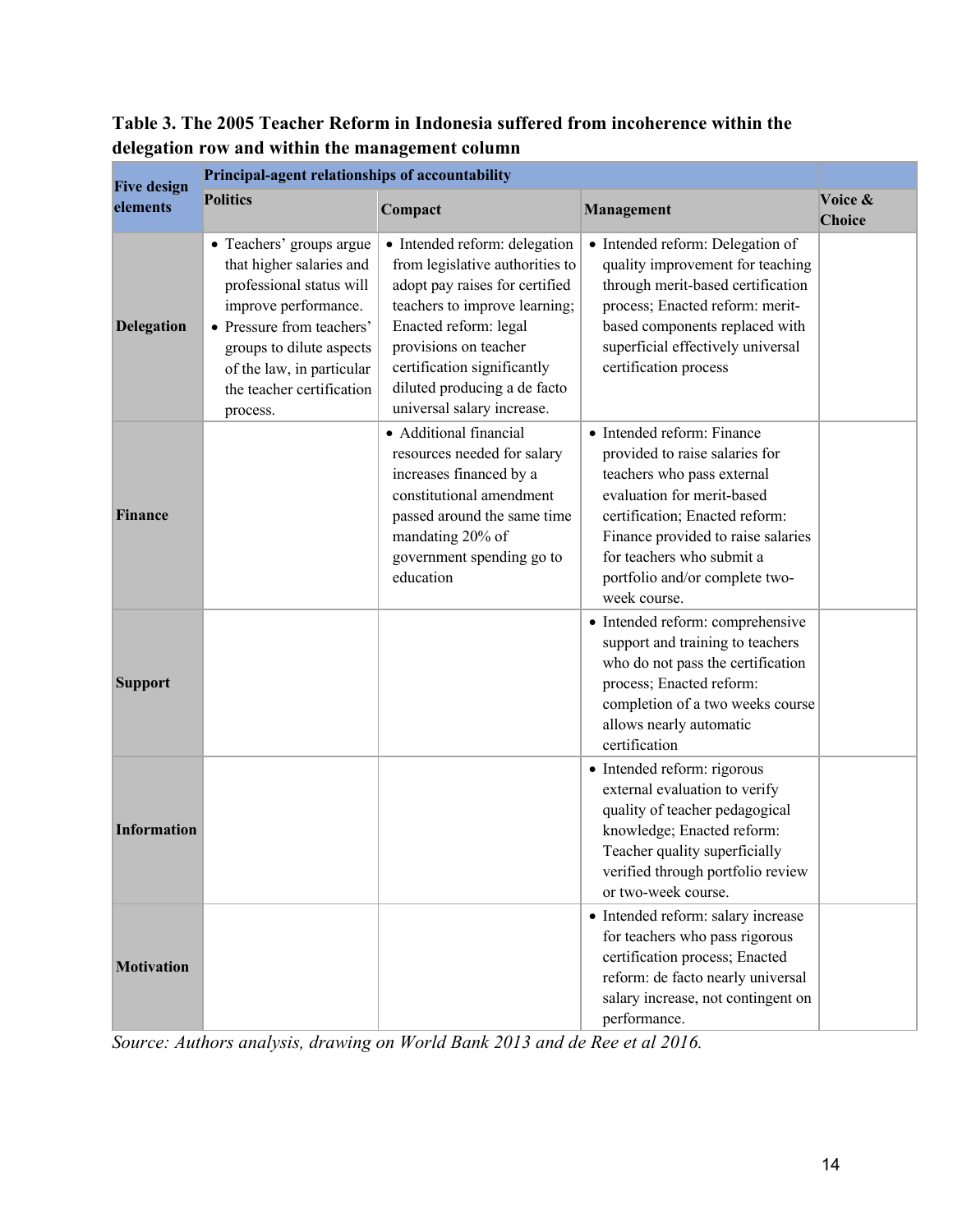The RISE framework helps understand why the teacher reform in Indonesia did not produce learning gains. Because only one system element was adjusted – finance – without (de facto) reform to related elements, teachers did not need to change practices to benefit from the salary increase. A description of a coherent teacher career policy that attracts, retains, and motivates effective teachers is proposed in Hwa and Pritchett (2021). They emphasize that the design elements of a teacher career path must be coherent across the different stages of teacher careers, from preservice, to novice, to experienced, to veteran teachers, something the Indonesia reform did not address in its standardized treatment of nearly all civil servant teachers.

#### **5. Conclusion**

 causes of low learning, it applies systems thinking to describe the fundamental drivers of success The learning crisis is severe in many LMICs. The RISE systems framework is a tool for describing the complex dynamics of a system, including the design elements, relationships of accountability, and feedback loops, that drive system outcomes. By going beyond proximate and failure and identify constraints to progress in a particular context.

 The RISE framework is useful for understanding successful efforts to improve learning system actors that played a role in the successful reforms, the interactions between those actors, and the system elements that changed as part of the reform. outcomes. In the case of Sobral, Brazil, the framework provided a structured way to describe the

 the framework showed that, by only changing one system element (financing) without related The framework is also useful for diagnosing the reasons why reform efforts do not produce intended or desired outcomes. In the Indonesia case, analysis of the reform through the lens of changes to other elements (such as delegation, motivation, or support), the reform did not sufficiently change the dynamics in the system to bring about intended learning improvements. Lessons from such retrospective analyses can inform future policy reforms.

 The RISE framework can also be applied prospectively, to inform action. It can be used to diagnose existing incoherence in an education system and inform needed actions to improve outcomes. Atuhurra and Kaffenberger (2020) apply the framework to identify incoherence in what different education authorities, including curriculum agencies and exams agencies, expect of teachers in Uganda and Tanzania, and inform possible actions to improve alignment. The framework has also been used to diagnose existing incoherence in the education system in Ghana as input to a government planning and reform process.<sup>6</sup> In Ghana, workshops and interviews with government and other actors were used to diagnose critical areas of incoherence that need to be alleviated to improve learning.

<sup>6</sup> See: [https://epg.org.uk/portfolio/ghana-accountability-for-learning-framework/](https://epg.org.uk/portfolio/ghana-accountability-for-learning-framework)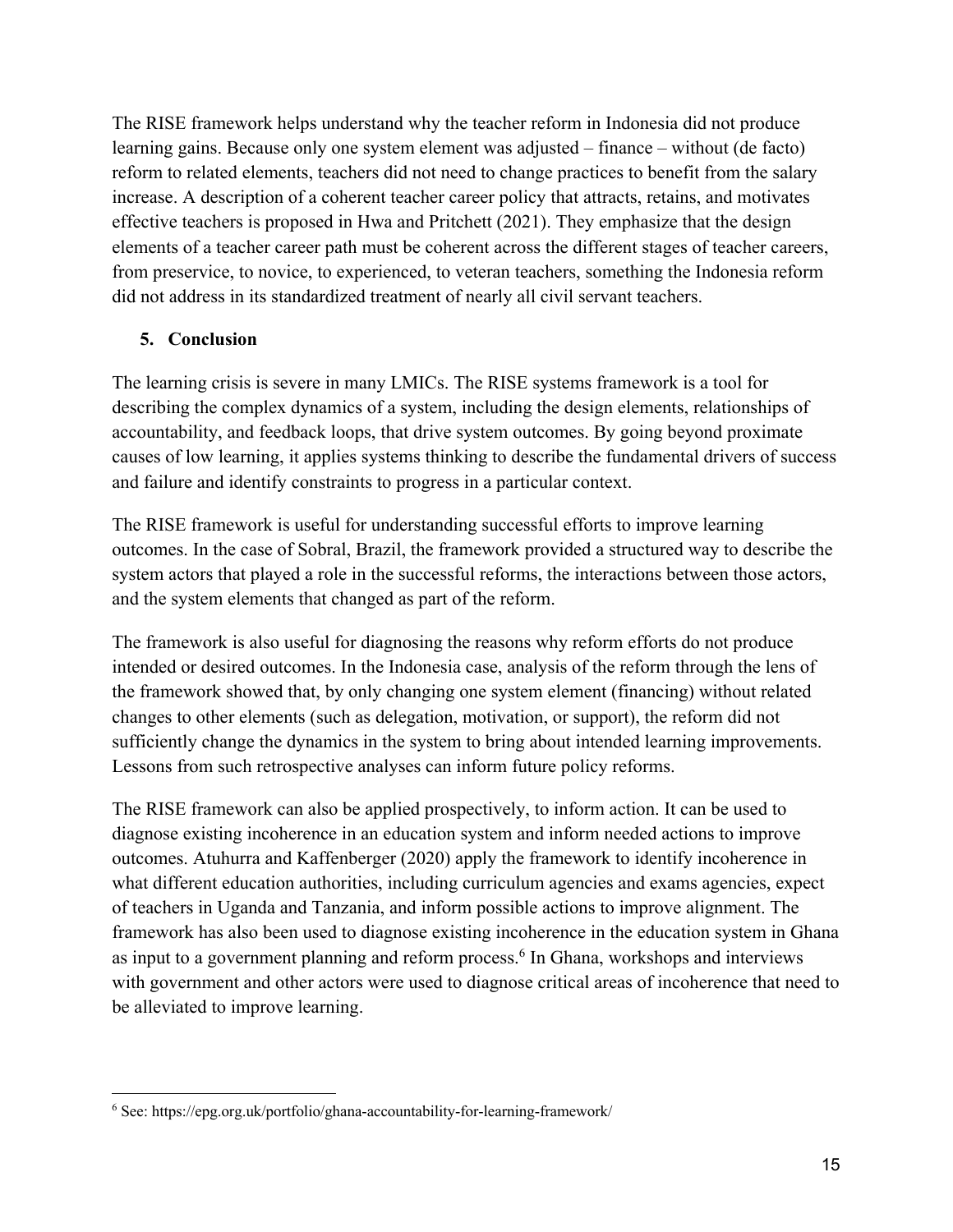There is not a quantified level of coherence that is considered "sufficient" for learning in an Rather than setting a target level of "sufficient" coherence, the RISE framework is used as a determine in which areas changes are most critical for aligning the system for learning. absolute sense. In the Sobral case, the coherent set of reforms produced changes in nine cells of the framework, all of which worked collectively towards a common purpose. Atuhurra and Kaffenberger's (2020) application of the framework suggests that improved coherence in two cells of the management column could potentially improve learning in Tanzania and Uganda. qualitative tool to improve understanding of system dynamics, identify areas of incoherence, and

 Applications of the RISE framework reveal additional complexities. The case studies in this chapter illustrate the role that agents, not just principals, play in shaping priorities and outcomes in an education system. In Indonesia, the ministry of education (which is an agent in the compact relationship) influenced the formation of the reform package enacted by the legislature. In Sobral, schools (which are agents in the management relationship) received more autonomy in financial decision making from the Secretariat of Education, but only after explicit learning goals had been set and qualified leadership put in place.

 All education actors, from policy makers to mid-level bureaucrats, to teachers at the frontline, are embedded in a system that facilitates and constrains their possible actions. While it is not framework to adopt a systems lens can help identify which constraints pose the most critical possible to reform all components of an education system at once, considering the system level constraints and incoherence can identify the most promising and feasible pathways to improvement. As the Sobral case demonstrates, not every "cell" in the RISE systems framework must experience reform in order to improve learning outcomes. But in Sobral, enough cells underwent a coherent set of reforms to realign the system for learning. Using the RISE barriers and must be alleviated to enable change.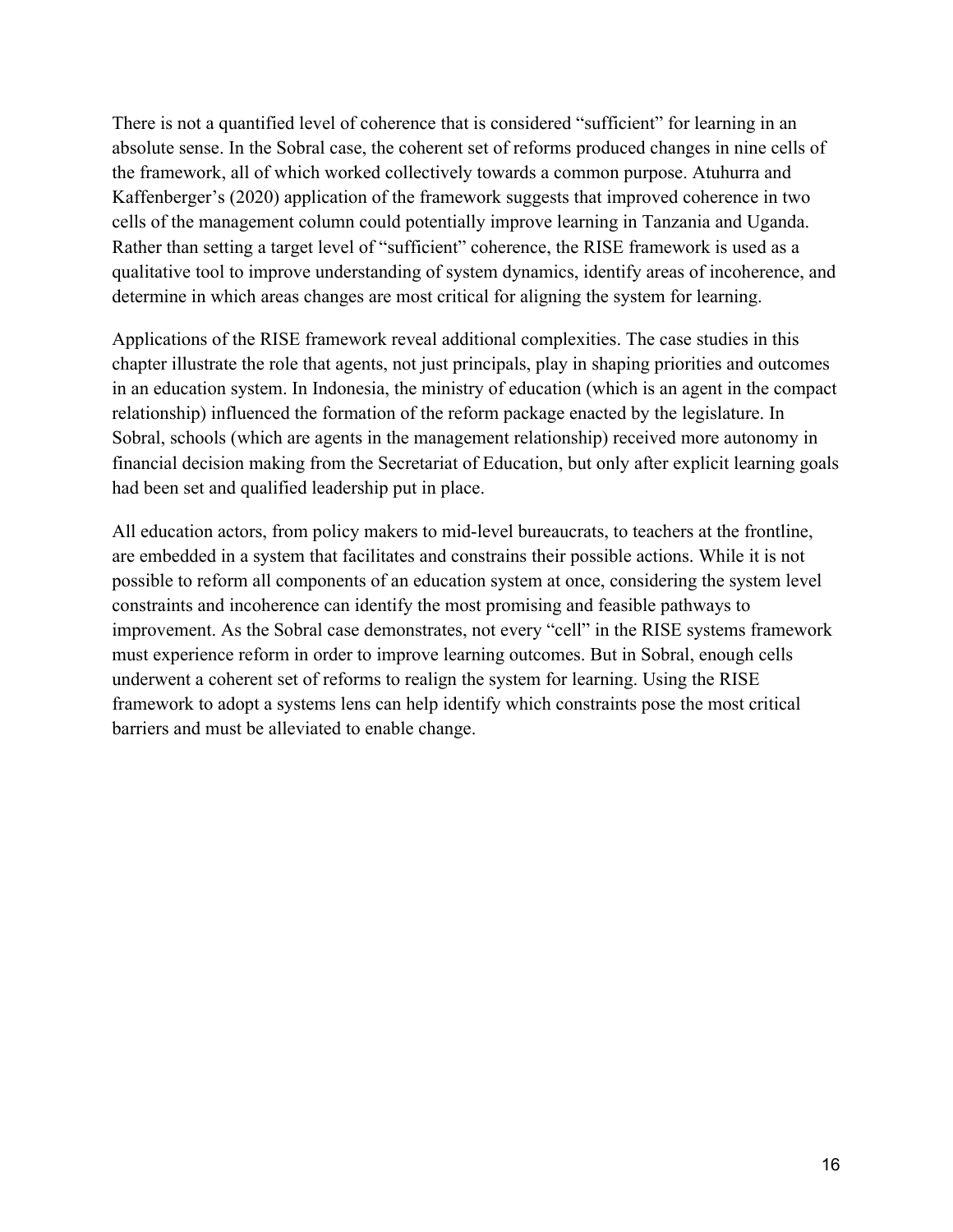#### **References**

- Andrews, Matt. 2017. Building State Capability: Evidence, Analysis, Action. First edition. Oxford ; New York, NY: Oxford University Press.
- "Measuring Human Capital Using Global Learning Data." *Nature* 592 (7854): 403–8. Angrist, Noam, Simeon Djankov, Pinelopi K. Goldberg, and Harry A. Patrinos. 2021.
- Atuhurra, Julius, and Michelle Kaffenberger. 2020. "System (In)Coherence: Quantifying the Alignment of Primary Education Curriculum Standards, Examinations, and Instruction in Two East African Countries." *RISE Working Paper 20/057.*
- between 2000 and 2014." *International Journal of Educational Development* 85 Beatty, Amanda, Emilie Berkhout, Luhur Bima, Thomas Coen, Menno Pradhan, and Daniel Suryadarma. 2021. "Schooling progress, learning reversal: Indonesia's learning profiles (102436).
- Becskehazy, Ilona and Paula Louzano. 2019. "Sobral: A case of educational success in the Semiarid Northeast" *ComCiencia*.
- Crouch, Luis. 2020. "Systems Implications for Core Instructional Support Lessons from Sobral (Brazil), Puebla (Mexico), and Kenya." *RISE Insight Note*.
- Education Commission. 2019. Transforming the Education Workforce: Learning Teams for a Learning Generation. New York: Education Commission.
- Huang, Aris R, Shintia Revina, Rizki Fillaili, and Akhamdi. 2020. "The Struggle to Recruit Good Teachers in Indonesia: Institutional and Social Dysfunctions." *RISE Working Paper 20/041.*
- Hwa, Yue-Yi, and Lant Pritchett. Forthcoming. "Teacher careers in education systems coherent for learning: Choose and curate toward commitment to capable and committed teachers (5Cs)." *Forthcoming RISE Working Paper.*
- Kaffenberger, Michelle. 2021. "Aligning Education Systems for Learning: How Systems Shift." *RISE Programme blog*. Available:<https://riseprogramme.org/blog/aligning-education>systems-for-learning-how-systems-shift.
- Le Nestour, Alexis, Moscoviz, Laura, and Justin Sandefur. 2021. "The Long-Term Decline of School Quality in the Developing World."
- Lemos, Renata, Karthik Muralidharan, and Daniela Scur. 2021. "Personnel Management and School Productivity: Evidence from India." *RISE Working Paper 21/063*.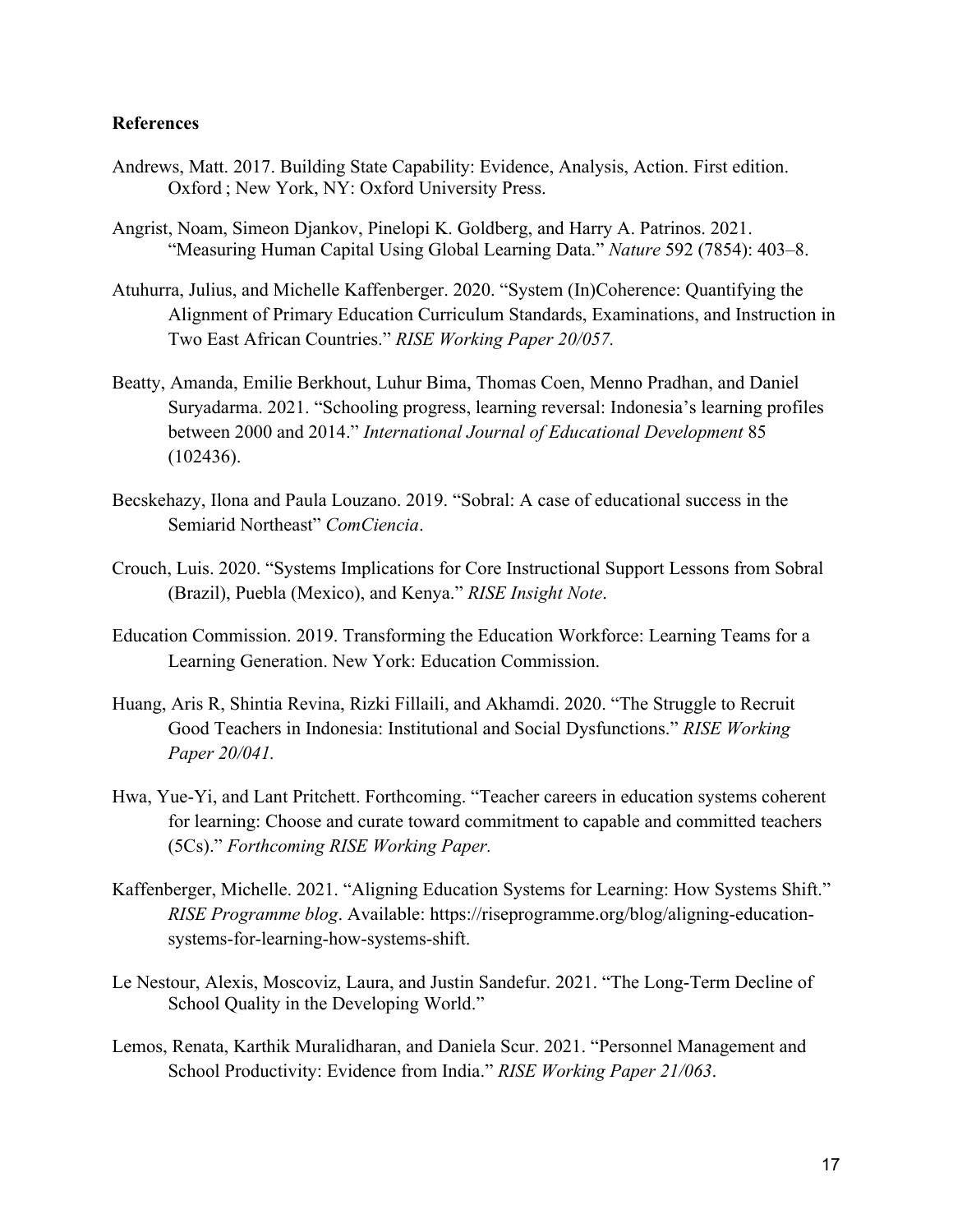- London, Jonathan. 2021. "Outlier Vietnam and the Problem of Embeddedness: Contributions to the Political Economy of Learning." *RISE Working Paper 21/062*.
- Loureiro, Andre, and Louise Cruz. 2020. "Achieving World-Class Education in Adverse Socioeconomic Conditions : The Case of Sobral in Brazil." World Bank.
- McNaught, Tim and Julia Tami. Forthcoming. "Using problems to drive change in education systems: The story of Sobral in Brazil." *Forthcoming RISE Insight Note.*
- Moore, Mark. 1995. *Creating Public Value: Strategic Management in Government.* Cambridge, Mass.: Harvard University Press
- Evidence and Challenges." *Science* 372 (6537): 36–38. Muralidharan, Karthik, and Abhijeet Singh. 2021. "India's New National Education Policy:
- Pritchett, Lant. 2013. *The Rebirth of Education: Schooling Ain't Learning*. Brookings Institution Press.
- Pritchett, Lant. 2015. "Creating Education Systems Coherent for Learning Outcomes." *RISE Working Paper 15/005.*
- Pritchett, Lant. 2021. "Let's Take the Con Out of Randomized Control Trials in Development: The Puzzles and Paradoxes of External Validity, Empirically Illustrated." *Center for International Development Faculty Working Paper No. 399.*
- Rhee, Joppe de, Karthik Muralidharan, Menno Pradhan, and Halsey Rogers. 2015. "Double for Nothing? Experimental Evidence on the Impact of an Unconditional Teacher Salary Increase on Student Performance in Indonesia." *NBER Working Paper Series*.
- Spivack, Marla. 2021. "Applying systems thinking to education: The RISE Systems Framework" *RISE Insight Note.*
- UNESCO. 2015. "Pricing the Right to Education: The Cost of Reaching New Targets by 2030" *Education For All Global Monitoring Report, Policy Paper 18*.
- UNESCO. 2016. "Every Child Should Have a Textbook." *Global Education Monitoring Report, Policy Paper 23*.
- World Bank. 1989. "Indonesia Basic Education Study." *World Bank, Report no. 7841*.
- World Bank. 1990. "Indonesia Strategy for a Sustained Reduction in Poverty." *World Bank, Report no. 10009*.